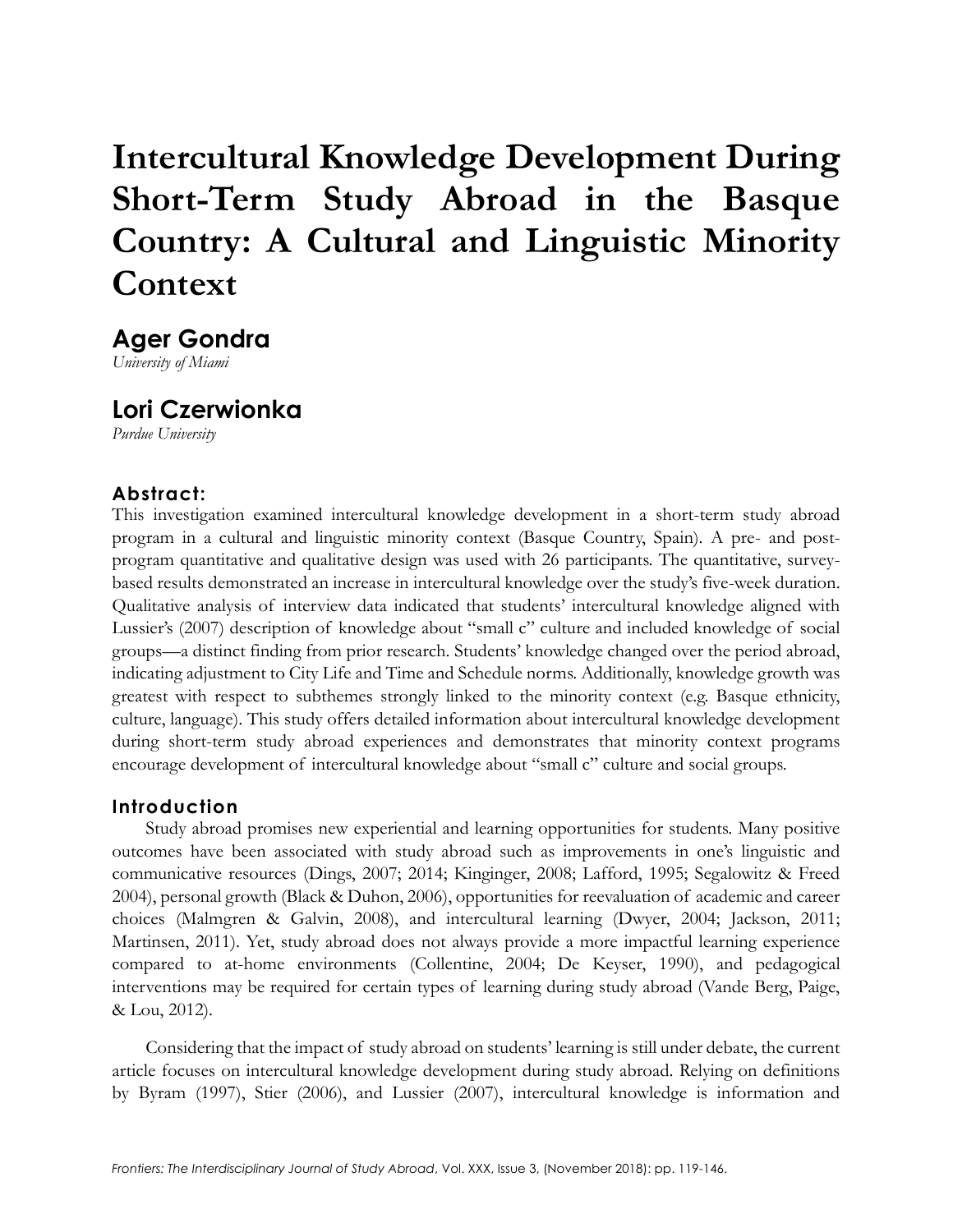understandings related to one's own and one's interlocutor's country or culture, and broadly includes "historical and current information, processes and practices related to social groups and individuals, along with comparative perspectives and knowledge of the cross-cultural learning process" (Czerwionka, Artamonova, & Barbosa, 2015, p. 81). Study abroad has been shown to positively impact students' knowledge (Elola & Oskoz, 2008; Engle & Engle, 2004). Yet despite overall knowledge growth during study abroad, some areas of knowledge are lacking, specifically knowledge of social groups and also cross-cultural learning and adjustment trends (Czerwionka et al., 2015). The lack of growth with respect to these knowledge types was found when examining a short-term, languagelearning, study abroad program in Madrid, Spain (Czerwionka et al., 2015). The goal of this study is to examine intercultural knowledge growth during a similar, short-term, language-learning program, but one that takes place in a minority context—the Basque Country, an ethnically and linguistically diverse community in northern Spain. The development of students' intercultural knowledge is quantitatively and qualitatively analyzed using survey and interview data taken at the beginning and end of the program. It is questioned whether and in what ways the minority context impacts the types of intercultural knowledge developed by students. The results of this study provide heightened understanding of the benefits of a short-term program in a minority context in terms of intercultural knowledge growth.

We examine intercultural knowledge growth in a minority context in the Basque Country, Spain, because for American students studying abroad, Spain represents the third most popular country overall and the most popular country for study abroad among Spanish-speaking countries (The Institute of International Education). Institute data shows that in 2016, a total of 26,949 American students studied in Spain. Therefore, given the number of students who study abroad in Spain, it is particularly important to examine the outcomes of these programs.

## **Literature review**

Various models of intercultural development, while at times using distinct terminology, agree that knowledge, skills, and attitudes are primary components (Bennett, 1993; Bennett, 2008; Deardorff, 2006; Gertson, 1990; Gudykunst, Ting-Toomey, & Wiseman, 1991). Many other characteristics have also been shown or theorized to be important in the development intercultural competence, such as flexibility, openness, awareness, empathy, tolerance for ambiguity, and respect, among others (e.g. Byram, 1997; Ruben, 1976; Risager, 2007). In this paper we rely on insight from various theories (e.g. Intercultural Communicative Competence, Intercultural Competence, Intercultural Communication) in order to frame intercultural knowledge within a developmental and context-based perspective of intercultural communicative competence. Theoretically, intercultural competence is developmental in that change over time is possible (Bennett, 1993). Bennett's (1993) Developmental Intercultural Competence Model describes ethnocentric to ethnorelative stages of development. Furthermore, changes in intercultural communicative competence or the related knowledge, skills, and attitudes depend on the surrounding context; Ting-Toomey (1999) argues that interactions occur among the contextual variables initially present in an intercultural situation, the processes that change those variables, and the resulting variables that have been impacted by the context. The importance of context is also reflected in study abroad research broadly, exemplified by the call to examine the impact of individual student variables, programmatic details, and interactions with host communities on study abroad outcomes (e.g. Kinginger, 2008).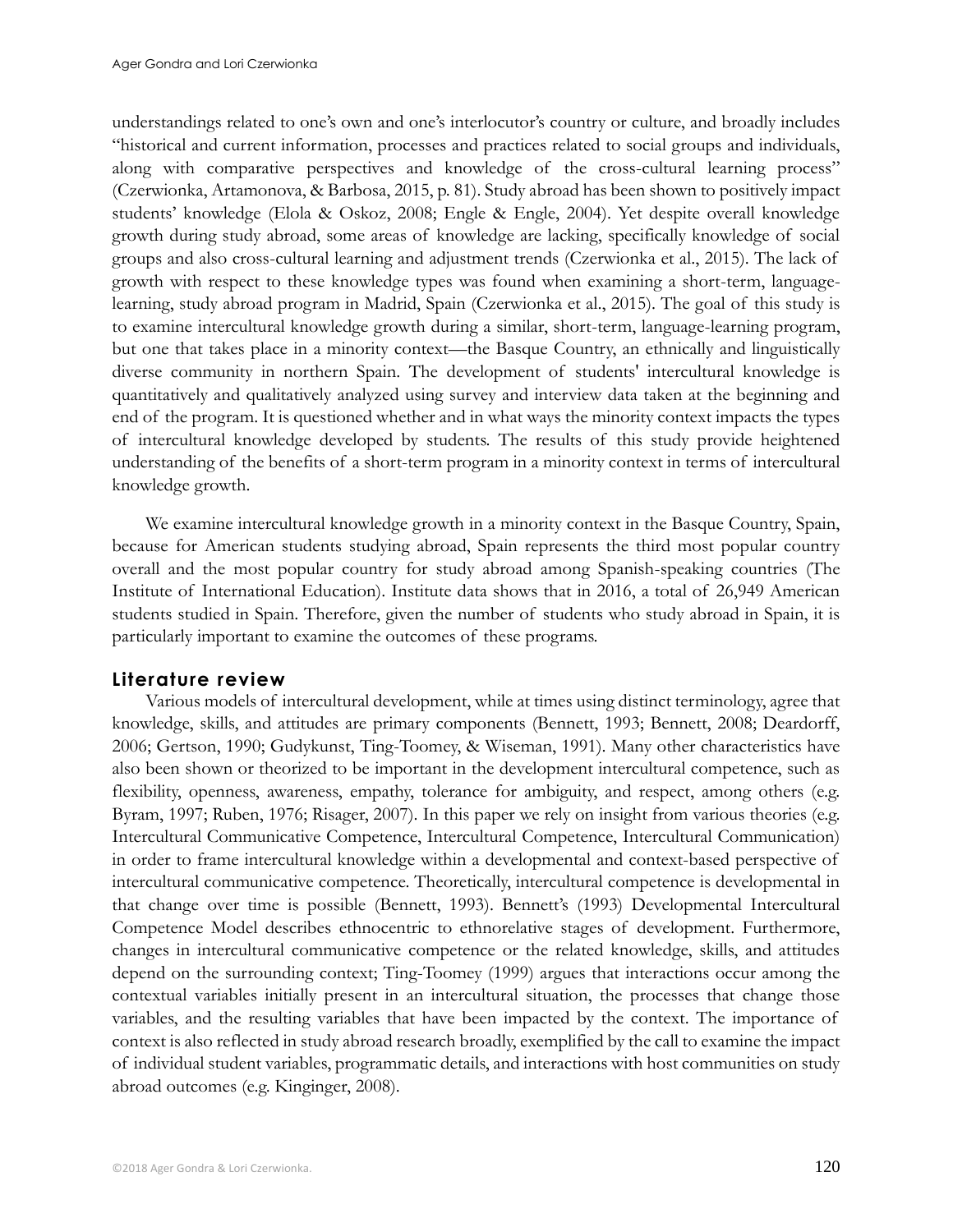#### Intercultural Knowledge

Deardorff (2006) defines intercultural knowledge as a subcomponent of intercultural communicative competence and states that knowledge contributes to one's "ability to communicate effectively and appropriately in intercultural situations" (p. 247-248). Knowledge enhances one's anticipation of conversational topics, interlocutor ideas and stances, and ways of interacting. Knowledge improves accurate predictions about the culture (Wiseman, 2002), and cultural knowledge improves the understanding of culturally-constrained behaviors (Wiseman, Hammer, & Nishida, 1989). Aligning with these views, Czerwionka et al. (2015) relied on the dialogic theory of Anticipatory Schemata (Caffi & Janney, 1994) to highlight the notion that intercultural knowledge shapes interlocutors' expectations about how people interact, and about conversational or ideological norms associated with certain conversational topics. While this view specifically points to the importance of knowledge in enhancing intercultural communication, superior intercultural communicative competence also provides more opportunity for intercultural knowledge growth. As stated by le Roux (2002), "[c]ommunication may be a useful source of intercultural knowledge" (p. 38).

Various studies have examined knowledge developed during study abroad programs, but few have provided a pre- and post-test approach. Of those studies that examined post-program evaluations of knowledge, Chieffo and Griffiths (2004) examined the experiences of 1,509 students with a survey instrument and an open-ended question about the most important thing learned during study abroad. They found that students most often commented on knowledge that they had developed during the programs such as "knowledge/appreciation of another country or culture" "course-related knowledge", and "differences between home and host country" as examples (p. 173). In another investigation, examining 204 students' responses to open-ended questions about intercultural knowledge and skills, Williams (2009) found that students who studied in short-term programs in Europe commented on their changes in knowledge, with responses indicating that students gained a "better understanding of their hosts, their habits, traits, values, or lifestyles" (p. 295). Specific areas of knowledge growth included political issues, history, international issues, and cultural values. In comments related to skills and behaviors, students also indicated knowledge related to city life, public transportation, living spaces, personal space, schedule norms, and food. Finally, in a study of a semester-long study abroad program, Elola and Oskoz (2008) identified knowledge related to "important facts about living in the other country and about the country, state, and people" and "differences and similarities between countries" (p. 467). These investigations have begun to show that intercultural knowledge is an outcome related to study abroad, including short-term programs, and both Chieffo and Griffiths (2004) and Elola and Oskoz (2008) indicated additional benefits for study abroad versus at-home groups. At the same time, these studies fall short, not only in the lack of a pre-and post-test design, but in terms of a more detailed understanding including increased knowledge related to culture, hosts, the country, or cultural differences beyond the broad findings. Furthermore, given the understanding that knowledge is a component of intercultural communicative competence, it is fundamental to consider how knowledge is expressed via the second language, since many people use a second language when attempting "to communicate effectively and appropriately in intercultural situations" (Deardorff, 2006, p. 247-248).

Responding to some of these critiques, Czerwionka, Artamonova, and Barbosa (2014; 2015) examined intercultural knowledge development using a pre- and post-test design. Quantitative and qualitative data were analyzed to investigate questions related to intercultural knowledge change and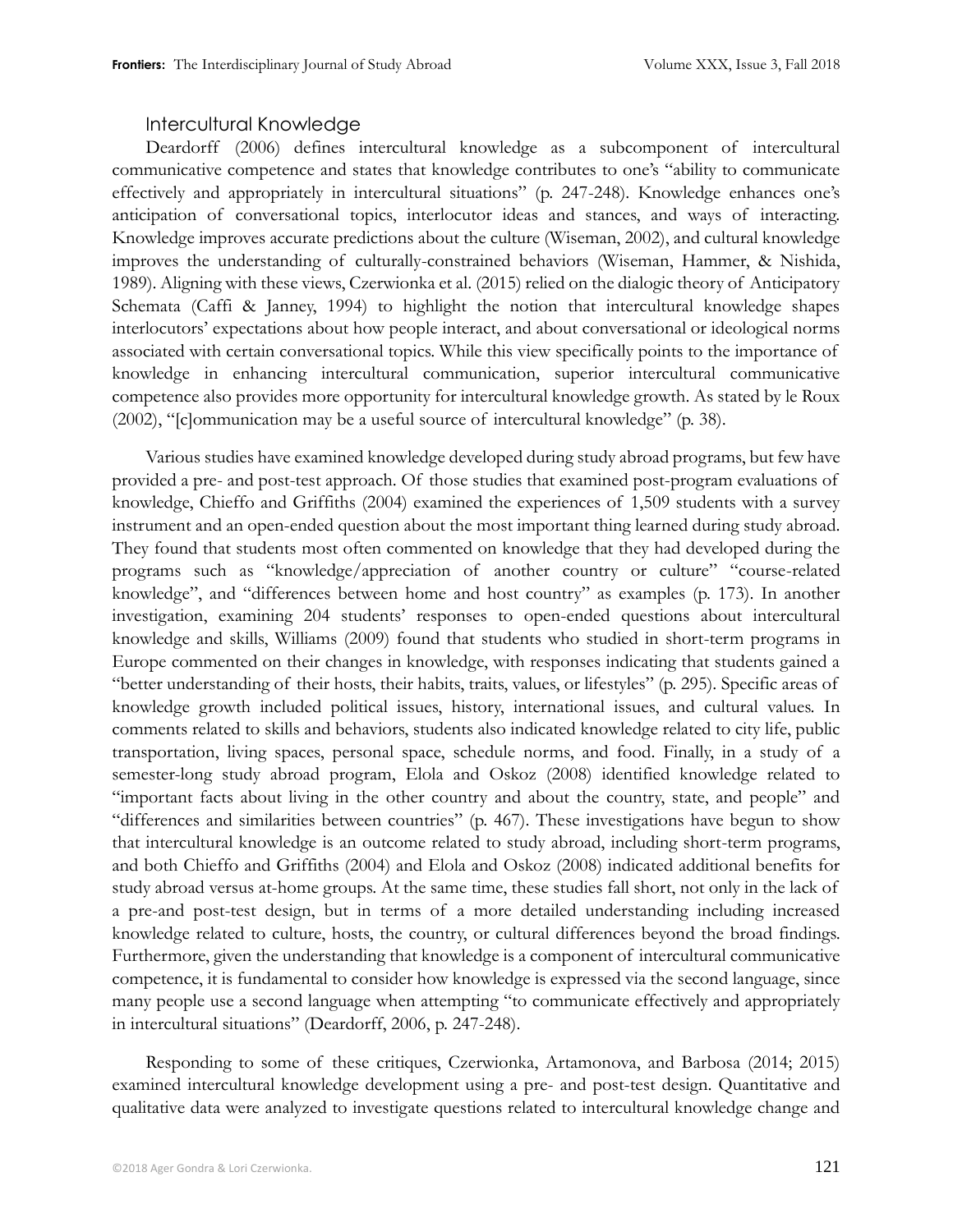growth. Examining intercultural knowledge, attitude, and skills through a survey design during a sixweek, short-term program abroad in Madrid, Spain, Czerwionka et al. (2014) showed significant gains in intercultural knowledge with 97% (*n* = 31) of students experiencing gains. Interviews with students who gained the most knowledge based on the quantitative data indicated knowledge growth related to factual information and experiences not part of daily life and more in-depth knowledge of daily experiences.

Through a grounded approach to the analysis of interviews with 37 students in their second language, Spanish, Czerwionka et al. (2015) found students expressed 13 knowledge themes (*Big C*, *City Life*, *Climate and Landscape*, *Daily Life*, *Food and Drink*, *House*, *Interactions*, *People*, *Relationships*, *Schedule*, *Talk*, *Transportation*, and *Values and Politics*) and 151 knowledge subthemes. The detailed analysis not only provided information about the types of intercultural knowledge held by students during study abroad, but analysis addressed intercultural knowledge change and growth over the period abroad. Important findings were that distinct patterns of knowledge change occurred; for example, knowledge related to *City Life* and *Schedule* were more salient at the beginning of the program than at the end, and the other 11 themes were more salient at the end of the program. The greater salience of some types of knowledge at the beginning of the program was attributed to the initial shift in context from the United States to Spain, which caused immediate personal impact on the students related to their own life and schedules (e.g. navigating public transportation, feeling hungry as a result of schedule differences). The reduced salience of these themes by the end of the program was taken as an indicator of adjustment to these ways of being. In terms of knowledge growth, measured by quantifying the knowledge subthemes that newly appeared in post-program interviews compared to the students' preprogram interview, growth was identified within each of the 13 themes.

Comparing the types of knowledge gained by students to definitions of intercultural knowledge, Czerwionka et al. (2015) found an absence in knowledge related to cross-cultural learning and macrosocial groups, such as class, age, race, or ethnicity. Definitions of intercultural knowledge include knowledge of social groups (Byram, 1997), sociocultural data such as class and sex (Lussier, 2007), and sex roles within society (Stier 2006), yet students did not mention these topics. In fact, these areas of knowledge were not highlighted in other studies of intercultural knowledge during study abroad (Chieffo & Griffiths, 2004; Elola & Oskoz, 2008; Williams, 2009), indicating a potential gap in the type of knowledge typically developed during study abroad. Thus, an overarching question related to the current study is how study abroad in a minority context impacts intercultural knowledge development, with special attention paid to knowledge about the social environment. Study abroad literature has addressed the impact of students' sociocultural identities on study abroad outcomes (e.g. Twombly, 1995; Talburt & Stewart, 1999; Jessup-Anger, 2008) but, to the researchers' knowledge, has not addressed the impact of study abroad in a minority context on intercultural knowledge development.

#### Towards the current study: Intercultural knowledge in a minority context

Replicating Czerwionka et al. (2015) in the use of the quantitative measure of intercultural knowledge as well as the interview procedure and qualitative thematic analysis of intercultural knowledge change and growth, the goal of this investigation is to examine the effect of short-term study abroad on intercultural knowledge, specifically considering study abroad in a minority language and culture context (i.e. Basque Country in Spain). Four research questions guided the analysis: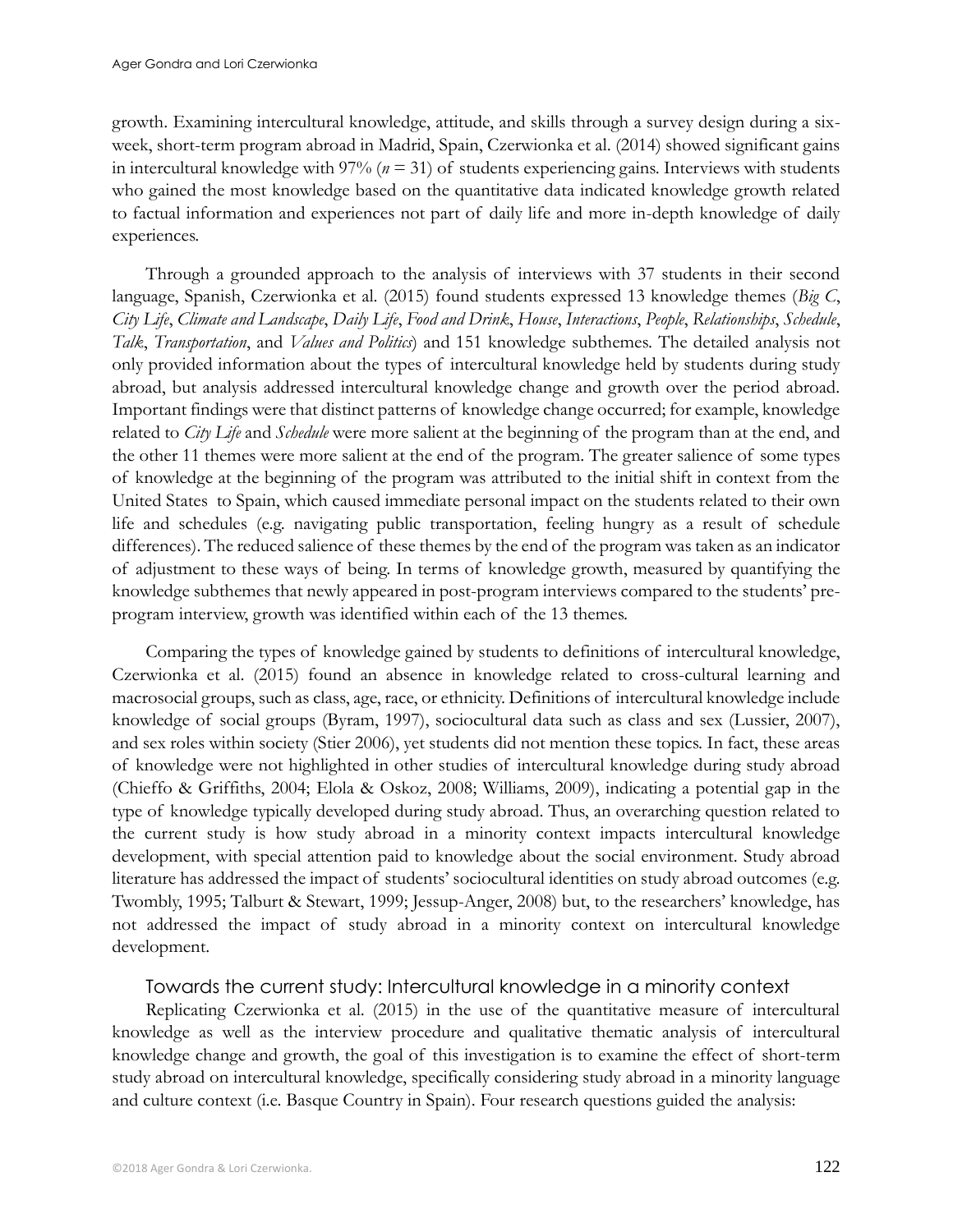- 1. Do survey data provide evidence of an increase in intercultural knowledge over the shortterm program abroad?
- 2. What types of intercultural knowledge do students express in interviews?
- 3. Is there a change in the knowledge expressed by students at the beginning and end of the program? How can the change be qualified?
- 4. In what knowledge areas do students experience knowledge growth as evident in new knowledge shared at the end of the program?

## **Methods**

Students' intercultural knowledge development was measured by analyzing quantitative and qualitative data in a pre- and post-test design. A portion of Fantini and Tirmizi's (2006) Assessment of Intercultural Competence questionnaire was used for the quantitative measure of intercultural knowledge. Qualitative data was obtained through semi--structured interviews that took place at the beginning and end of the short-term study abroad program.

## **Participants**

Of the 26 students, 20 were female and six were male. All were U.S. students at a public university near New York City, and all spoke English as their native language. Students were intermediate and advanced speakers of Spanish. Students' Spanish level was determined based on their prior level of course completed or the WebCAPE Foreign Language Placement Exam. None of the students had been in the Basque Country or in Spain previously.

#### Program Description

The five-week summer program, directed by the first author, was located in the Basque Country, Spain: students lived with host families in Bilbao and studied in a college in Mungia. The Basque Country is located in the north of Spain, far in distance from the typical Spanish clichés or stereotypes, such as flamenco dancing and bullfighting, which are most common in southern Spain. The Basque Country has its own traditional culture, resulting from an ancient presence in the Iberian Peninsula (currently Spain and Portugal) long before the arrival of the Roman Empire. Basque culture includes a rich and colorful mythology; In ancient times their land was supposed to have been peopled by a race of giants called *jentillak* and female sprites called *lamiak*. Basque folklore encompasses various rituals, dances, and sports. Basque folk music is sung and played on traditional instruments including the *txistu,* a three-holed flute, and the bagpipe-like *dultzaina*. Dozens of folk dances have been preserved, and many villages have folk-dance groups that perform regularly. Two especially spirited dances are the *Bolant Dantza* (flying dance) and *Espata Dantza* (sword dance). The Basque national game is *pelota,* a game like handball or squash played at very high speeds; The game has been played for centuries in an outdoor court called *frontón,* which often shares a wall with the village church. Additionally, the Basques are known for their excellent cuisine, and the single most distinctive item of traditional Basque clothing is the flat, wide, black beret worn by Basque men. Basque people even have their own language called Euskera, which is Europe's oldest living language. It is unrelated to Spanish, French, or any other Romance language and belongs to no other known language family. Euskera has, like Spanish, the status of an official language in the Basque Country. It is commonly used in the education system and politics, and according to the 2012 language proficiency census, 49.4% of the population is bilingual (Basque and Spanish). Finally, a Basque nationalistic movement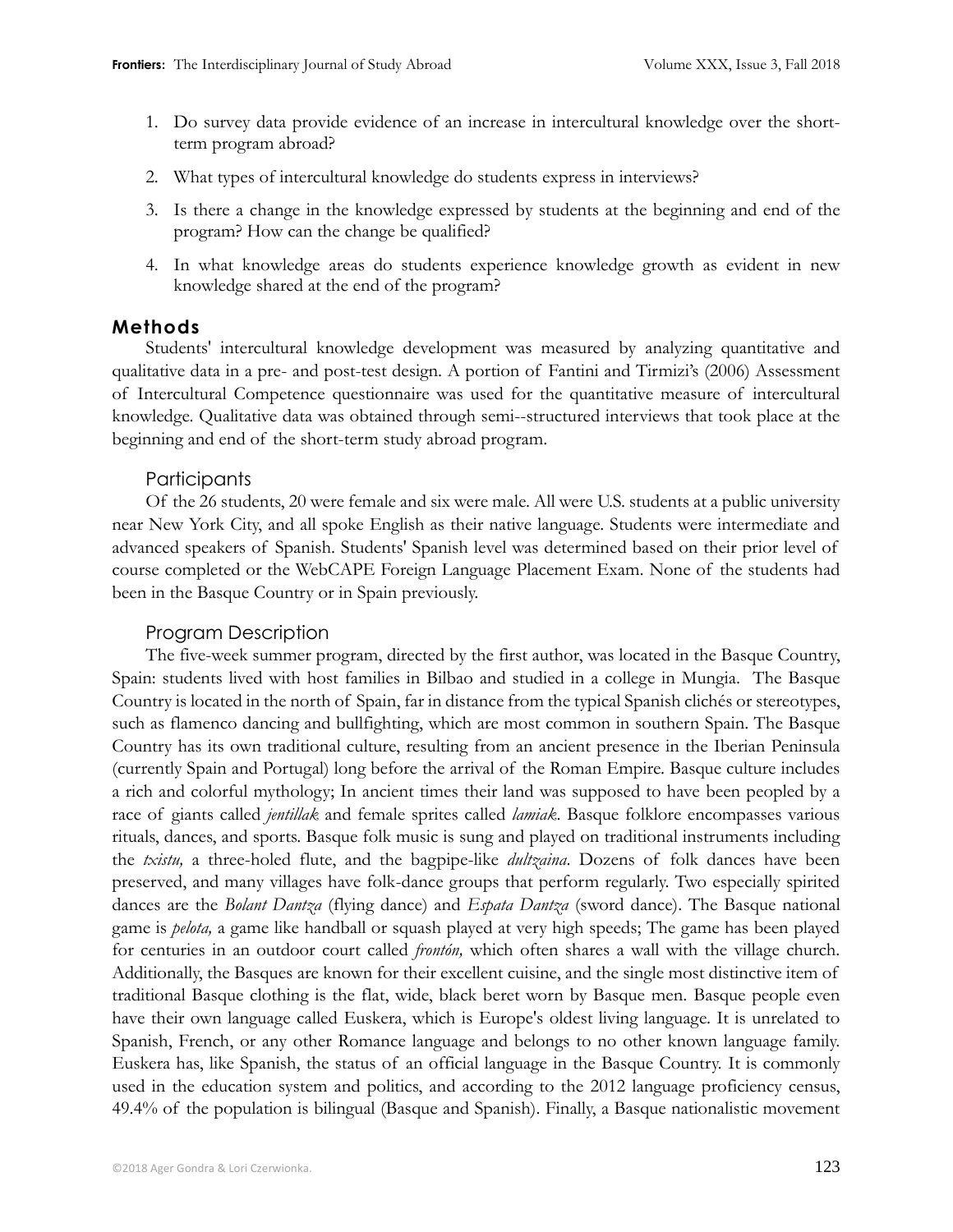exists in the Basque Country, which asserts that Basques are a nation and promotes the political unity of the Basques. Since its inception in the late 19th century, Basque nationalism has included separatist movements. Bilbao, capital city of the province of Biscay, is one of the largest cultural and economic centers in northern Spain. With a population of some 400,000 people and a large metropolitan area, the former industrial city of Bilbao has become a modern city. Mungia, on the contrary, is a nontouristy town with a population of 17,000 inhabitants and is located about 19 kilometers (11.8 miles) away from Bilbao. Studying in this town facilitates interaction with locals and provides an experience that is in isolation from other international tourists.

While in the minority context of the Basque Country during the five-week program, students reinforced their Spanish language skills and knowledge of Spanish culture by taking: one Spanish Language class, and one course on Iberian Culture(s). In the Spanish Language class students practiced and developed speaking, listening, reading, and writing skills. In the Iberian Culture(s) class, in which Spanish was the language of instruction, they explored the diversity of the cultures and languages in Spain. This course covered the 12 autonomous communities, which are political divisions in Spain, and two days were dedicated to the Basque Country. The former course was taught by a professor from the local college, while the latter was taught by the first author. Both courses met five times per week; The Spanish language course met for three hours each day, while the Iberian Culture course met for an hour and thirty minutes. Students also had a Spanish conversation hour twice a week with local students. Additionally, the program offered a good number of guided excursions to historically significant cities and towns in the Basque Country, such as San Sebastian, Gernika, Mundaka, Bermeo, Bakio, San Juan de Gaztelugatxe, and Plentzia, as well as Madrid, Segovia, and Pamplona, which are cities in other autonomous communities in Spain.

#### **Instruments**

The current mixed-methods approach relied on a survey instrument and an oral semi-structured interview, both of which are detailed below.

#### Survey

The survey instrument originated from the Assessing Intercultural Competence questionnaire (see Fantini & Tirmizi, 2006, Appendix G for the original instrument.) Whereas Czerwionka et al. (2014) used this survey to assess intercultural knowledge, attitude, and skills, this study focused only on intercultural knowledge, as this is where Czerwionka et al. (2014) observed the most prominent growth. The intercultural knowledge questionnaire used Fantini and Tirmizi's (2006) 11 statements about knowledge, and participants indicated their level of agreement with each statement using a 7 point Likert scale, ranging from strongly disagree (1) to strongly agree (7) (see Appendix A).

#### Interview

The semi-structured interview in this study was based on the one used in Czerwionka et al. (2015). It consisted of pre-planned questions related to six general topics: College, Family, Living arrangements and life, Opinions and cultural comparisons, People, and Feelings, achievements and advice (Appendix B). The interview followed question-ordering norms progressing from introductory questions to more specific ones (Tagliamonte, 2006). Some questions addressed cultural differences since noticing and understanding cultural differences is fundamental to the development of intercultural communicative competence (Byram, 1997). Other questions focused on students'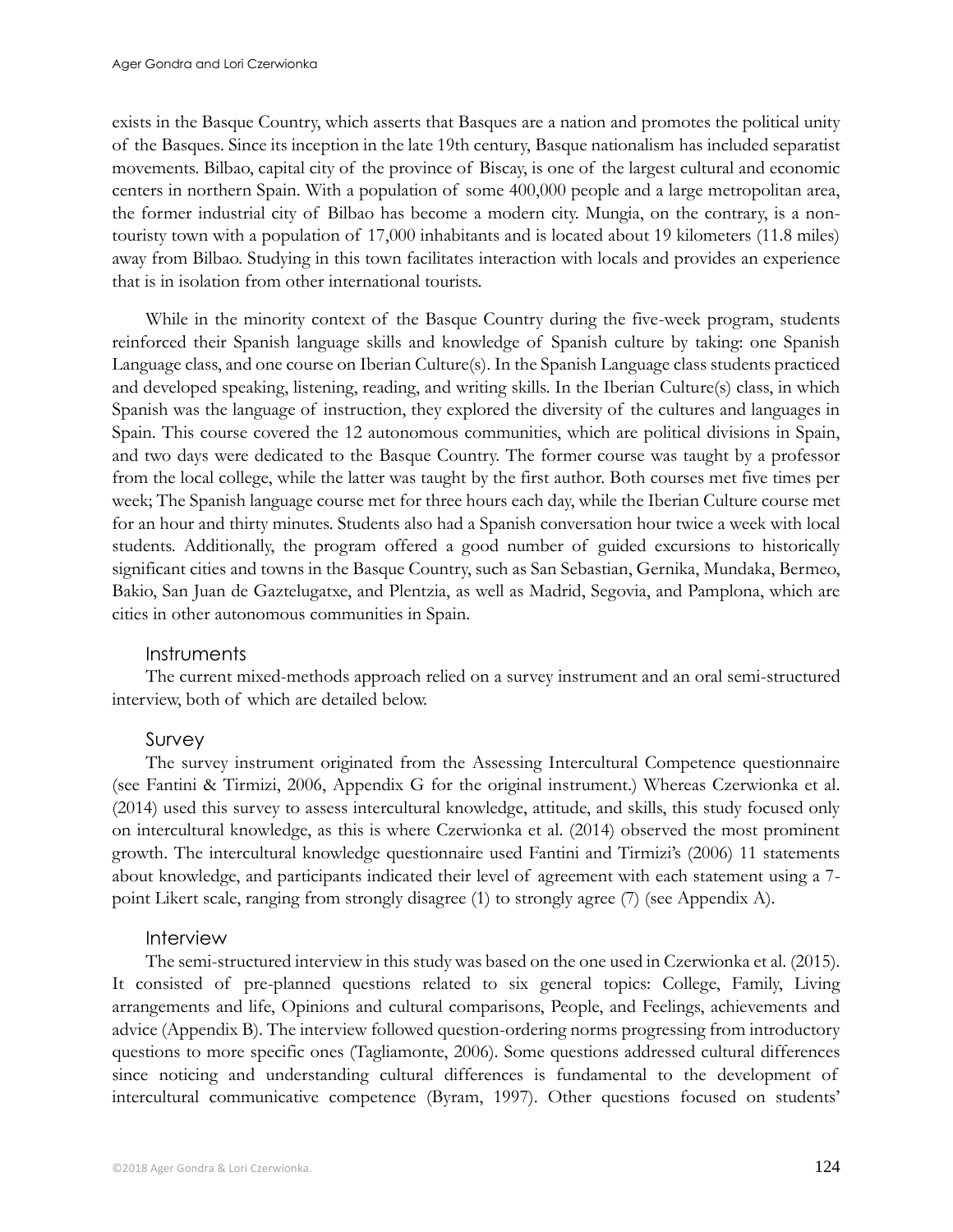development and achievements in order to explore students' cross-cultural learning and adjustment trends. The interview topics were selected to align with definitions of intercultural knowledge. All interviews were conducted in Spanish. Czerwionka et al.'s (2014; 2015) findings show that the use of Spanish is not an impediment for students to express intercultural knowledge, and they claim that using the second language is a "valid approach to investigate intercultural knowledge for this population of learners" (p. 84). Considering that intercultural communication often occurs via the second language of at least one interlocutor, second language intercultural communicative competence (L2 ICC) should be the object of analysis where applicable.

#### Procedures

Students completed the questionnaire on paper on the first day of class, which was their fourth day in Spain. The last day of class students filled out the questionnaire on paper for the second time.

Interviews were conducted at the beginning and the end of the program. The first interview was recorded the first day of class and the second interview the last day of class. All interviews lasted between 30 and 45 minutes, with a total of 15 hours and 6 minutes of data in the first round of interviews (Interview 1) (*M =* 34.85, *SD =* 2.62) and 15 hours and 35 minutes in the second round (Interview 2) (*M =* 35.96, *SD =* 3.27). There was no significant difference in length between the two sets of interviews ( $t = -1.232$ ,  $p = 0.229$ ).

Five local students from the Basque Country were the interviewers. Four of them interviewed five students each, while the fifth interviewed six students. The interviewers interviewed the same students in both sessions. All five interviewers were native speakers of Spanish and had a B.A. degree in English. Before Interview 1, the first author informed them about the goals and structure of the interview. Additionally, the first author asked them to rephrase the questions and pose follow-up questions to encourage students' participation if necessary. The interviews were semi-structured because even though the interviewers asked pre-planned questions, topics beyond the interview questions could also be addressed (Eckert, 2000).

#### Approach to Analysis

In order to respond to research question 1, a paired t-test considering the effect of time (i.e. preand post-program) was conducted on the results obtained from the intercultural knowledge questionnaire. The statistical analysis was conducted with JMP. In addition, an analysis of intercultural knowledge growth by student was conducted.

In response to research questions 2, 3, and 4 about intercultural knowledge types and intercultural knowledge change and growth over the program, interviews were transcribed, data were coded using intercultural knowledge themes following a grounded approach to qualitative, thematic analysis (Corbin & Strauss, 2008; Glaser & Strauss, 1967), and a measure of student mentions was calculated. In this type of qualitative analysis, themes are identified, hierarchically organized (e.g. themes and subthemes), and reconsidered and recoded as coding of more data occurs. The process is iterative so that the final organization of themes best matches the data. The measure of student mentions was calculated by counting the number of students who mentioned a given subtheme in a given interview. If the student made the same comment more than once within the same interview, the comment was only counted as one mention of the theme for the final counts. Of the 342 total comments in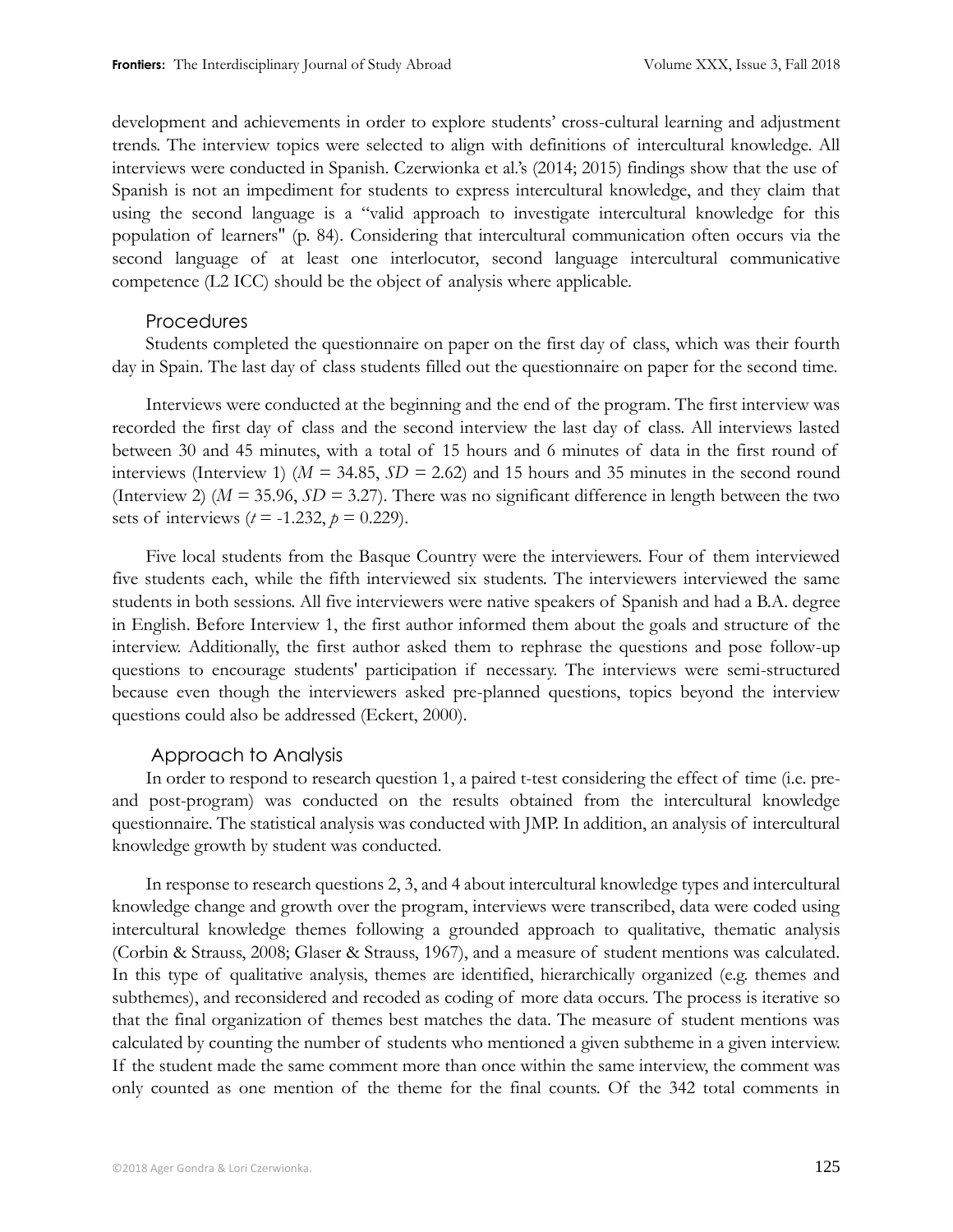Interview 1 and of the 674 total comments in Interview 2, 300 and 586 were counted respectively. Student mentions were used to understand common themes and subthemes and to identify intercultural knowledge change and growth over the program. Individual student comments were then selected to exemplify the intercultural knowledge change and growth identified.

#### **Results**

## Quantitative Results

The pre- and post-program questionnaires from 26 students resulted in a total of 54 complete questionnaires. A paired t-test examining the effect of time (i.e., pre- vs. post-program) on students' intercultural knowledge was conducted. As in Czerwionka et al. (2014), a Bonferroni adjustment was made setting the alpha value at .0125. Results showed that there was a significant effect for time on students' intercultural knowledge,  $t = -12.71$ ,  $p = <.0001$ , with students indicating less knowledge at the beginning of the program ( $M = 3.1$ ,  $SD = 0.75$ ) than at the end of the program ( $M = 5.7$ ,  $SD = 0.75$ ) 0.74). Figure 1 illustrates the response means (1-7 Likert scale, with 7 being strongly agree).

#### **Figure 1. Intercultural knowledge growth.**



The difference between the pre- and post-program intercultural knowledge scores for individual students indicated that all students experienced intercultural knowledge growth. Figure 2 represents individual students' growth in intercultural knowledge, calculated by subtracting the pre-program score from the post-program score. Intercultural knowledge growth, measured quantitatively, ranged from 1.5 to 4.4 points on the seven-point scale ( $M = 2.6$ ,  $SD = 0.74$ ).

#### **Figure 2. Intercultural knowledge growth by individual student.**

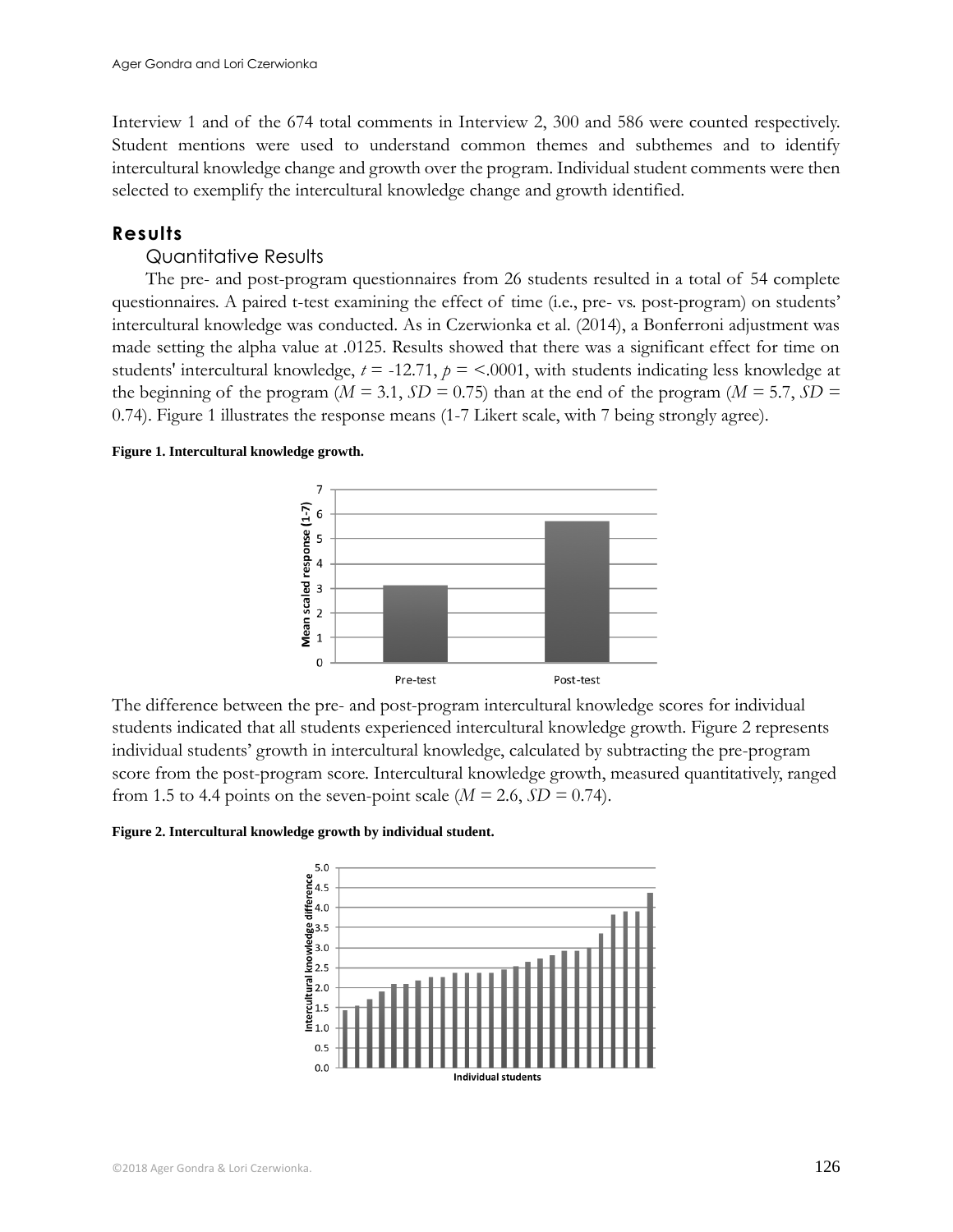#### Qualitative Results

Sections 4.2.1, 4.2.2., and 4.2.3 respond to research questions 2, 3 and 4 respectively. Section 4.2.4 shows selected student comments that illustrate the areas of knowledge change and growth in students' own words.

#### *Knowledge areas: Themes and subthemes*

In order to identify the types of intercultural knowledge students expressed in Interview 1 and 2 (research question 2), student mentions of the knowledge themes from both interviews were summed together. Within the 892 total coded comments, there were 14 themes. As Figure 3 illustrates, the most common themes were *City Life, Daily Life, Gastronomy, Languages*, and *People*.





Within the 14 themes, there were a total of 125 subthemes. Under *City Life*, there were subthemes such as monuments and museums, description of the streets, buildings and houses, the size of the cities and towns, and the different types of flags in Madrid versus the Basque Country. *Climate and Landscape* covered topics related to weather, landscape descriptions, and water temperature. The theme *Daily Life* addressed observations about the slow pace of life, ways and places to socialize, siestas (naps), notions of fashion, and the tendency to eat with other people. While talking about *Gastronomy*, students mentioned names of foods and drinks, the difference between tapas1 and pintxos2, the ingredients and preparations of some dishes, and they argued that bread is always part of every meal and that breakfasts are sweet, not salty. *Geography* covered the names of Autonomous Communities,

 $\overline{a}$ <sup>1</sup> Tapas are small appetizers (e.g. olives, potato chips, ham on a small piece of bread) that Spaniards typically eat in bars before dinner. Traditionally, they are served for free with every drink bought.

<sup>2</sup> Pintxos, which are part of the Basque gastronomy, are appetizers such as fish, peppers, or even more creative culinary choices that are served on a thick slice of bread. As opposed to tapas, pintxos are typically larger, and they are not free. Bars display their selection of pintxos on the counter.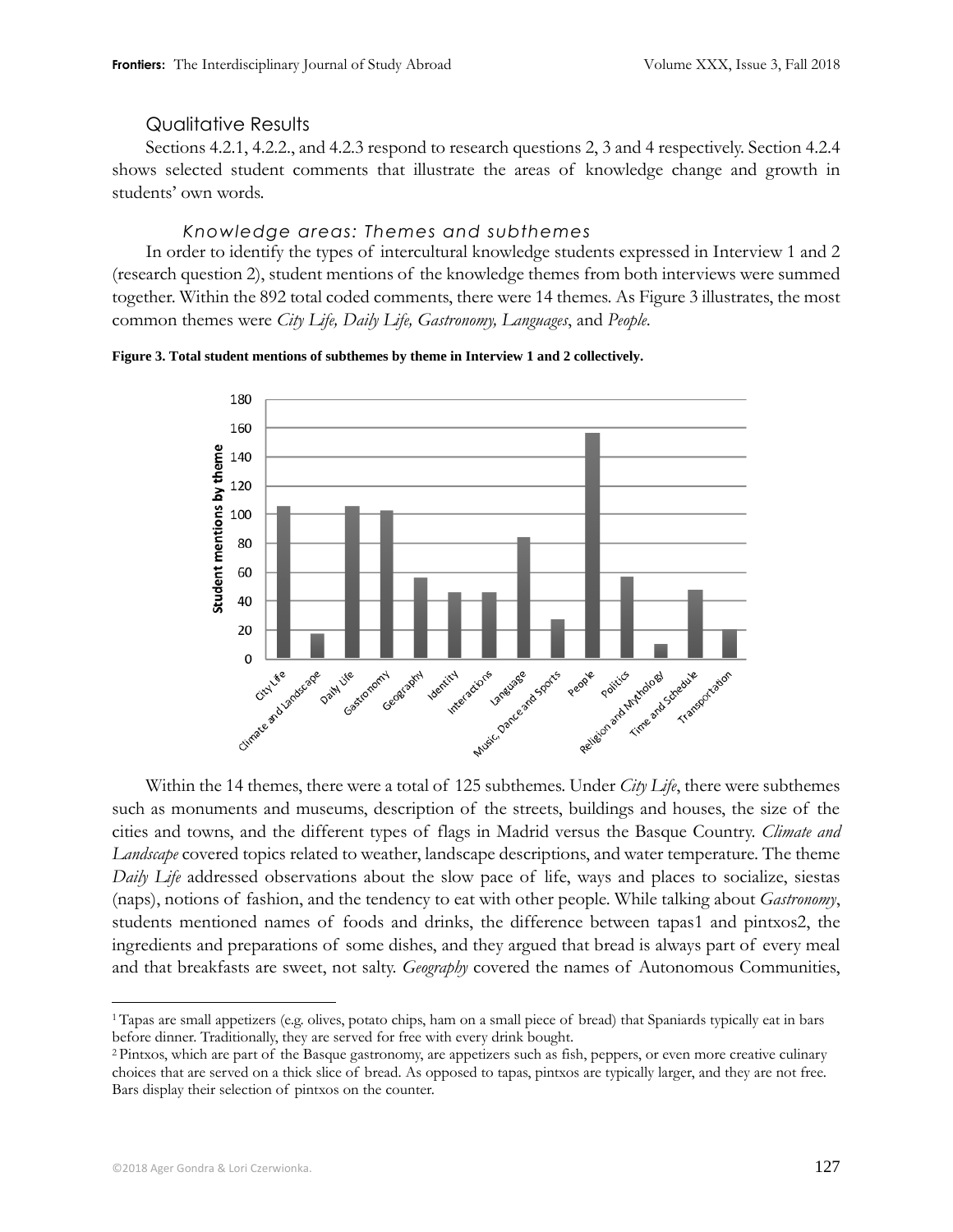touristic cities, non-touristic cities and towns, and beaches. Another theme was *Identity*, where diversity and Spanish, Basque, Catalan and even Galician identity were discussed. Students also associated some cultural aspects and people's appearance with identity. Comments about *Interactions* addressed the way of greeting, less personal space, and directness and a low tone of voice while talking. Similar to the theme of interactions, but more focused on *Language*, students talked about the linguistic diversity in Spain, linguistic characteristics of Basque, different Spanish dialects, bilingualism, and expressions and words they learned in Spanish and Basque. Students expressed knowledge related to Spanish and Basque *Music, Dance and Sports*. Students also gave a description about Basque *People* based on their experiences with them. Regarding *Politics*, students pointed out the Basque independence movement, and also defined Spain as a liberal country compared to the United States. *Religion and Mythology* was another theme that emerged as students addressed Catholicism and Basque mythology. Students shared their confusion about *Time and Schedule*. They could not understand why people eat late but drink early, why they sleep after lunch, why stores close during lunchtime, and why public transportation stops running at night. Finally, *Transportation* comments contrasted the use of Spanish public transportation and its efficiency as opposed to the limited use of this transportation method and its inefficiency in the United States.

The quantity of subthemes varied depending on the theme. Whereas there were only three subthemes within the theme *Religion and Mythology*, 19 subthemes were identified within the theme *People*. There was also a variation in the number of mentions within each subtheme. Some subthemes like *Slower pace of life*, *Nice/Friendly people*, *Ethnicity*, *Basque nationalism*, and *Streets* were mentioned quite often in the interviews (Table 1), while 23 subthemes were addressed only once. All themes and subthemes, along with the counts of student mentions, are listed in Appendix C.

| Subtheme $(n)$                    | Theme             |
|-----------------------------------|-------------------|
| Slower pace of life (31)          | Daily Life        |
| Nice/Friendly (27)                | People            |
| Ethnicity (24)                    | People            |
| Basque nationalism (20)           | Politics          |
| Streets $(19)$                    | City Life         |
| Food preparation/ingredients (19) | Gastronomy        |
| Traditional food (19)             | Gastronomy        |
| Touristic cities (19)             | Geography         |
| Pintxos $(18)$                    | Gastronomy        |
| Basque linguistics (18)           | Language          |
| Diversity (17)                    | Identity          |
| Spanish dialectology (17)         | Language          |
| Stores $(17)$                     | Time and schedule |
| Buildings (16)                    | City Life         |
| Liberals $(16)$                   | Politics          |

**Table 1. Counts of student mentions for the top 15 subthemes in interviews 1 and 2 collectively.**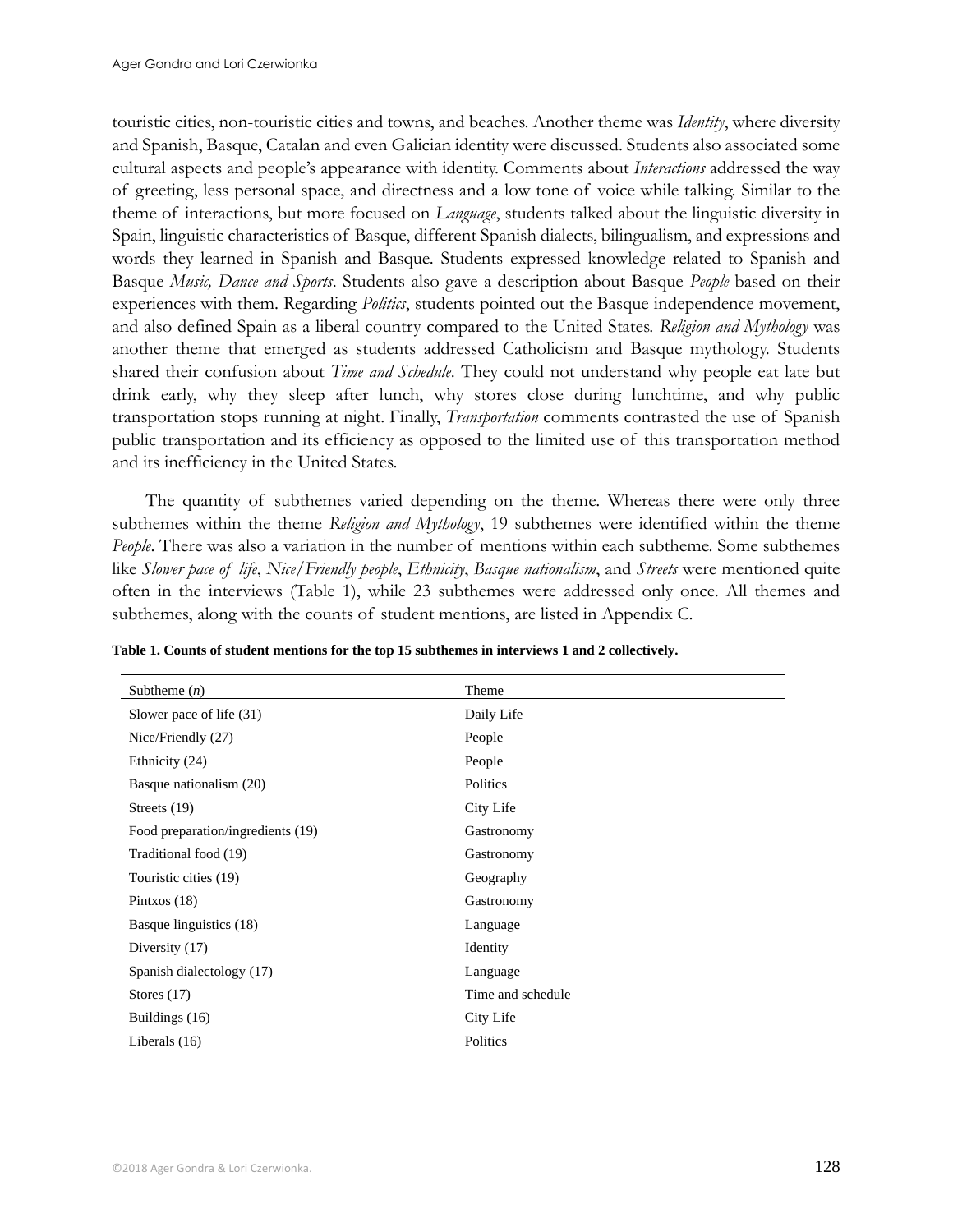## *Knowledge change*

In order to know the ways the interviews exhibit change in intercultural knowledge comparing the expressed knowledge themes at the beginning and end of the program (research question 3), a comparison of the student mentions by theme in Interview 1 and Interview 2 was made. Each individual's mentions of subthemes were classified by separating those occurring in Interview 1 from those in Interview 2. Figure 4 provides descriptive findings by contrasting student mentions at the beginning and end of the program.



#### **Figure 4. Sums of student mentions of subthemes by theme in Interviews 1 and Interview 2**

Figure 4 shows three change patterns: Decrease, no change, and increase in mentions over the program. The first pattern, decrease, occurred with the themes *City Life* and *Time and Schedule*. *City Life* and *Time and Schedule* were knowledge areas that were more salient to students at the beginning of the program compared to the end. The second pattern, no change, happened with the theme *Interactions*. Students had the same number of comments about *Interaction* subthemes at the beginning and end of the program. The third pattern of increasing mentions over the program was observed in the remaining themes.

## *Knowledge growth*

To find the percentage of knowledge growth that the students experienced in each area (research question 4), new knowledge expressed in Interview 2 by theme was calculated. New knowledge was defined as knowledge mentioned in Interview 2 that was not mentioned by the student in Interview 1.

Knowledge growth took place in all 14 themes (Table 2). However, this growth occurred at different levels depending on the theme. Students commented often on subthemes about *Daily Life,*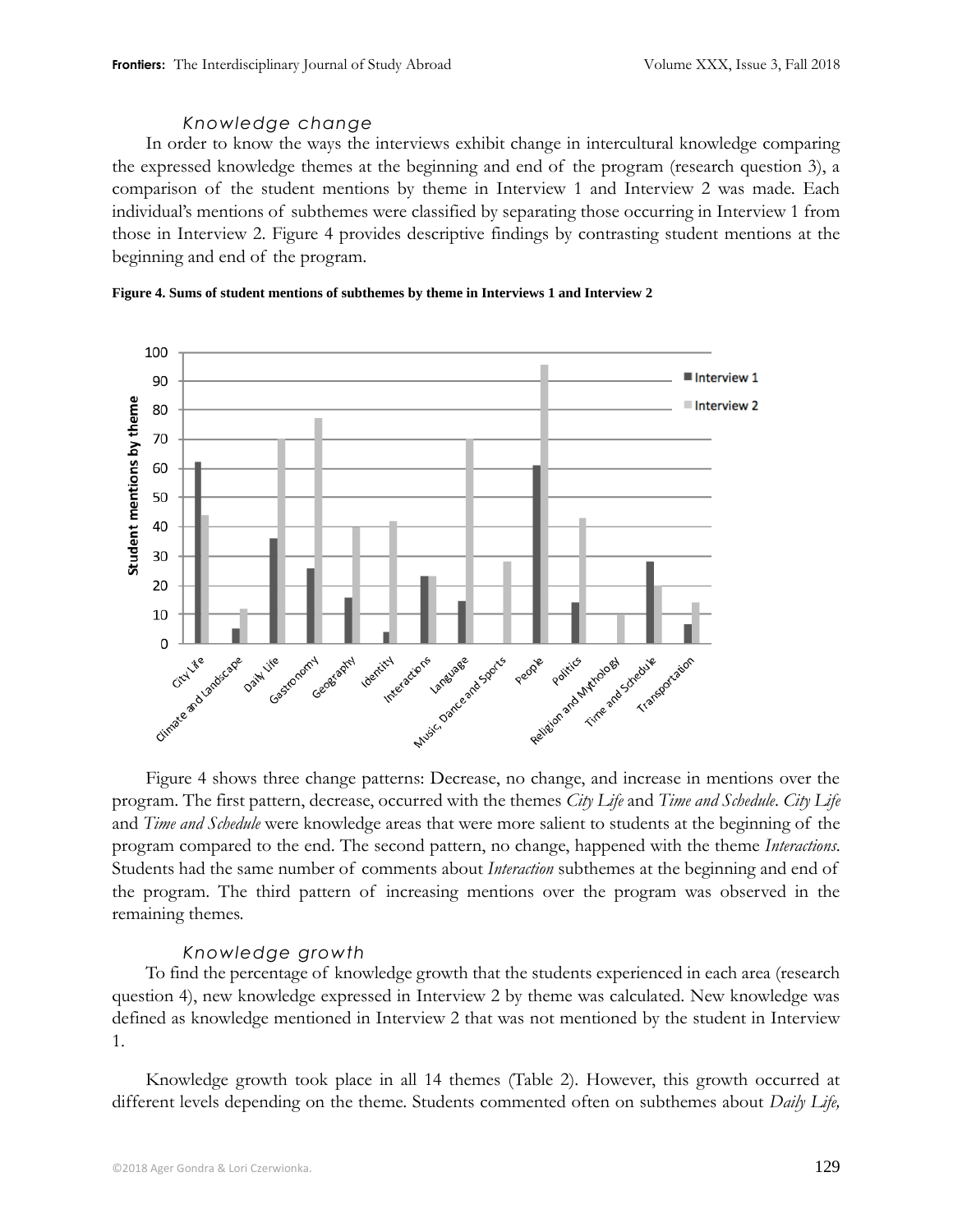*Gastronomy, Language*, and *People* (see Figure 4), but the new knowledge observed varied among them. For instance, even though *People* was the most addressed theme, there was a higher rate of new knowledge related to *Gastronomy*. Additionally, *Daily Life* and *Language* were quite equally mentioned in Interview 2, and yet, there was a greater knowledge growth related to *Language*. Students barely mentioned new subthemes related to *Time and Schedule* in Interview 2, representing the lowest knowledge growth of all themes (15%). On the contrary, the greatest knowledge growth occurred with *Music, Dance and Sports* (100%) and *Religion and Mythology* (100%), as they were not addressed at all in Interview 1, and therefore, all student comments related to these two themes in Interview 2 were considered new knowledge. Appendix D lists all subthemes considered new knowledge.

| Theme                    | Knowledge growth |
|--------------------------|------------------|
| City Life                | 45.5%            |
| Climate and Landscape    | 58.3%            |
| Daily Life               | 52.9%            |
| Gastronomy               | 81.8%            |
| Geography                | 82.5%            |
| Identity                 | 91.3%            |
| Interactions             | 52.2%            |
| Language                 | 92.9%            |
| Music, Dance, and Sports | 100.0%           |
| People                   | 63.5%            |
| Politics                 | 76.7%            |
| Religion and Mythology   | 100.0%           |
| Time and Schedule        | 15.0%            |
| Transportation           | 57.1%            |

**Table 2. Percentage of knowledge growth by theme**

## Student Comments

Bearing in mind the results of the prior steps of analysis, this section presents student comments translated into English that illustrate areas of knowledge change and growth. The comments in this section represent three specific findings: themes that were more salient to students immediately upon arrival to the Basque Country at the beginning of the program, themes where the greatest intercultural knowledge growth occurred, and themes exhibiting knowledge growth specifically related to the Basque Country as a place of cultural diversity in Spain*.*

#### *Salient intercultural knowledge at the beginning of the program*

There was no intercultural knowledge growth in *City Life* and *Time and Schedule* as they were mentioned more often in Interview 1 than Interview 2 by the students. *City Life* and *Time and Schedule*  were important when the students arrived, but became less important by the end of the program. The following student comments show the students' first impressions of their new location. For instance, regarding *City Life*, in the first interview students often pointed out the style of the streets, how all of them had names instead of numbers, and that their names were written on buildings instead of on posts (Comments 1-3). They also often commented on the historical buildings (Comment 4), houses where they were staying (Comment 5), and perceived cleanliness and safety situations (Comments 6- 7).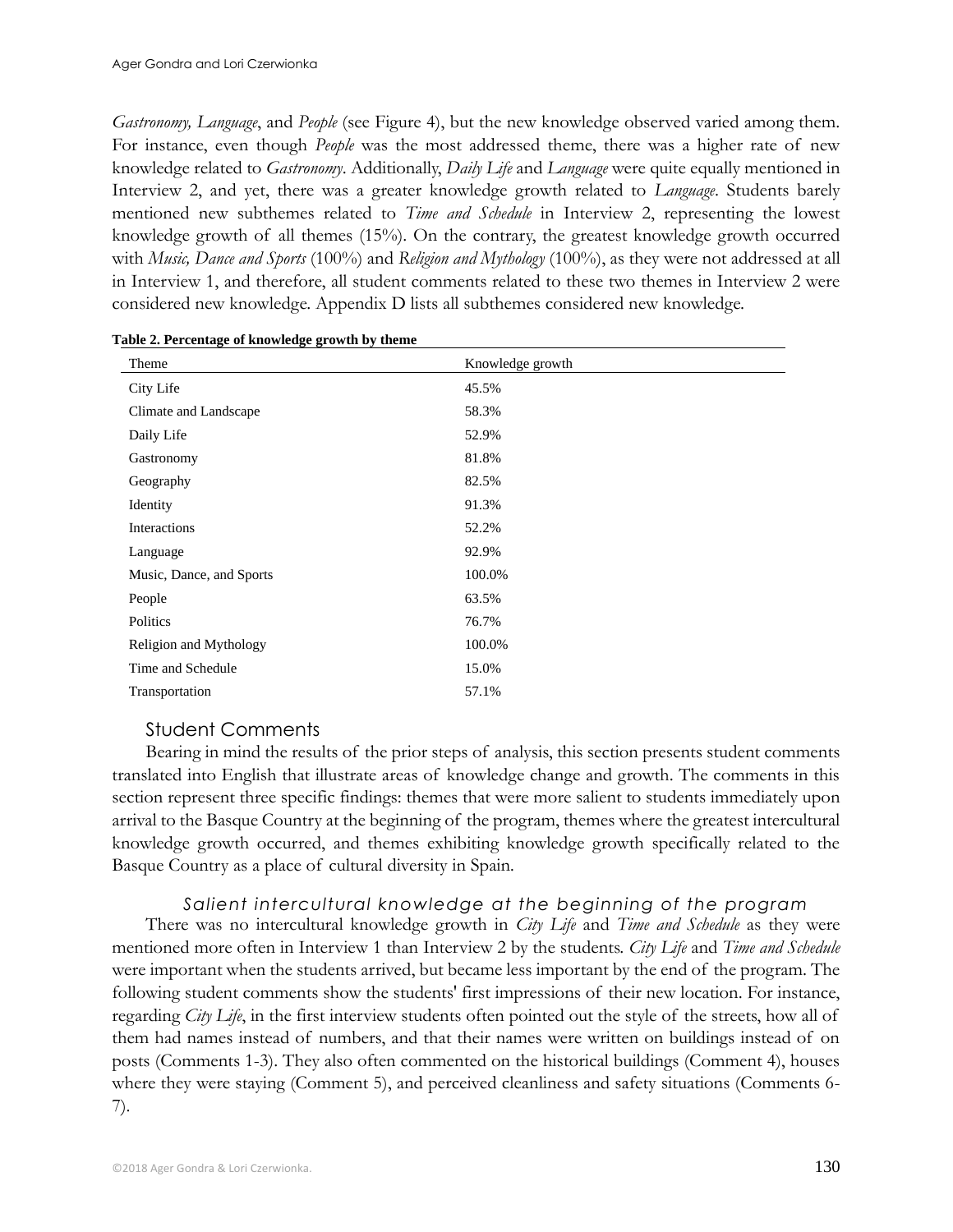#### Comment 1:

'Here streets are like labyrinths. I got lost some many times at the beginning of the program.... I enjoyed getting lost in them though! They are beautiful, full of history... that's how I pictured European streets, small streets, made of cobblestones...'

#### Comment 2:

'I'm used to using numbers to address streets. In New York City every time I want to meet with someone I would say, "let's meet between Third Avenue and 14th Street", for example. But in Bilbao streets do not have numbers, but names, which makes it very difficult to memorize all those names! I still sometimes have to ask my Basque family where a certain street is.'

#### Comment 3:

Ok, this is funny. I remember the first weekend in Bilbao trying to figure out where I was. I was trying to find the post with the name of the street... you know, in the United States, in every street corner you have a post showing the number of the street. Well, I couldn't find it! A couple of days later, I pointed a plate on the wall of a building and said, "isn't it weird that the name of the street is indicated on the building?' And I was like "OMG..."

#### Comment 4:

'There are so many historical buildings in Spain. Everywhere that I look, I see a historical building. In the United States we have "historical" buildings" and we think they are old. But if you think about it, the United States is a new country, and the buildings are not so old... here in Europe you find real historical buildings, really old. Walking in the streets is like traveling in time'

#### Comment 5:

'I have a house in the US and I live in a neighborhood. Here I live in an apartment in a building and in the city. The apartments are quite small. I guess you can compare it with New York City, where most people live in tiny apartments.'

#### Comment 6:

'Here everything is cleaner than the United States! The streets are clean, the subway is clean..., I haven't seen a person throwing trash on the floor'

#### Comment 7:

'I feel safe here. When I'm walking home at night, I don't think something bad is going to happen to me. I mean, I don't think someone is going rob me, for example. I don't even hear police sirens. I don't even see policemen. I can be alone and it's fine'

With respect to *Time and Schedule*, students in the first interview constantly contrasted their experience with time and schedule during the summer program with their time and schedule in the United States. Most of the student comments reflected students' irritation with stores closing during lunchtime and the subway closing at night (Comment 8-9). Some student comments also showed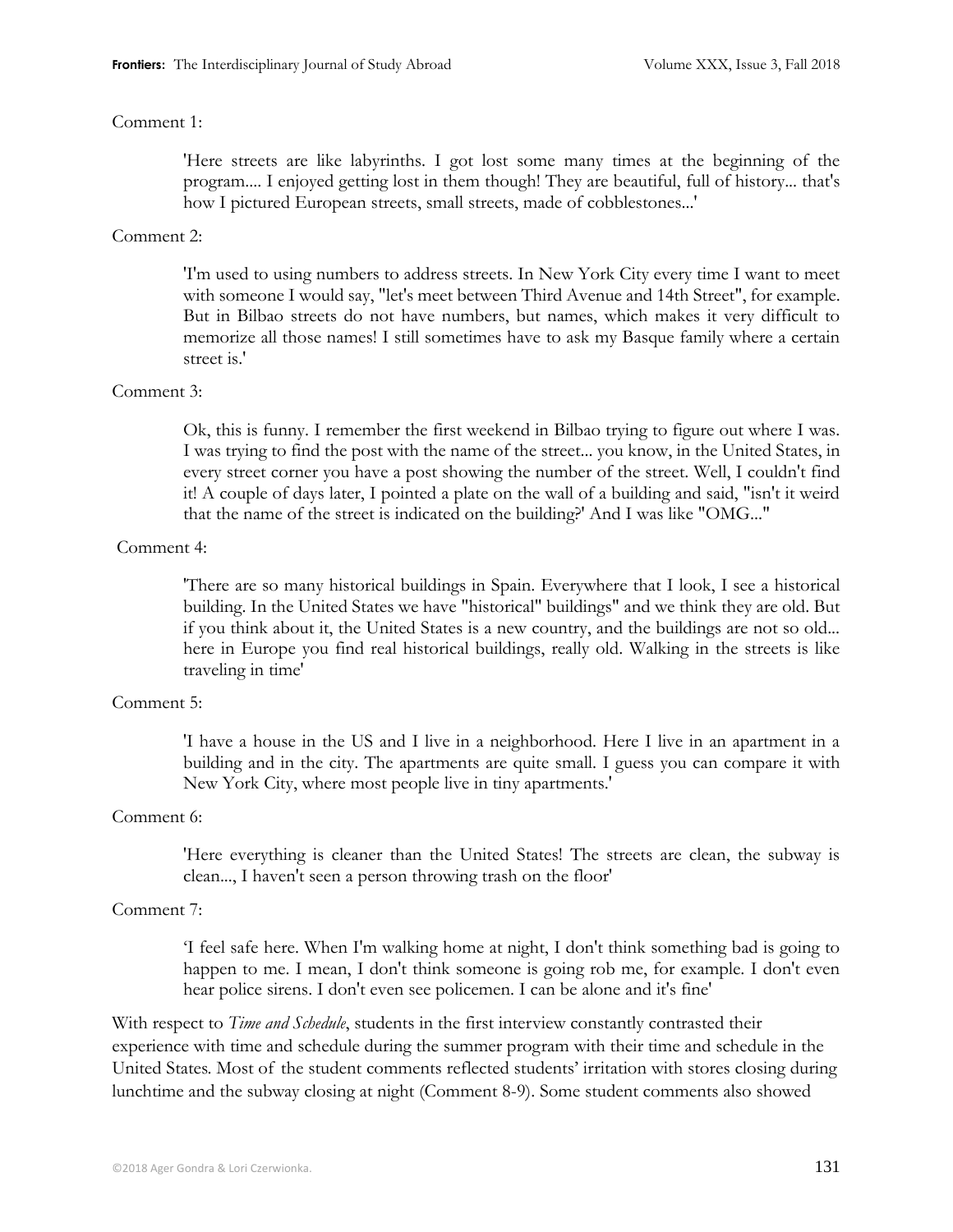that meals were late compared to their U.S. norms (Comment 10).

#### Comment 8:

'I love European fashion, so on Sunday I decided to go shopping to buy some European clothes, but I couldn't because all the stores were closed! I didn't understand why, I thought something happened.... I don't know, maybe it was a holy day or something. So, I decided to go the next day after lunch, but the stores were still closed! It was so strange. Then I found out that the stores here close on Sundays and during lunchtime, from 1 p.m. to 5 p.m. more or less. I mean, really? When am I supposed to go shopping? In the United States, especially in NYC, stores do not close on Sundays. And even less during lunchtime. What am I supposed to do with I need to buy something at 3 p.m.? Or on Sunday?' Ugh! This is so annoying...'

#### Comment 9:

'Public transportation stops running way too early. I don't live in downtown Bilbao, so on Fridays I need to make sure I catch the last subway, which is around 11pm. People here use the public transportation a lot, so I don't understand why the subway is not running all night, or at least until later than 11 p.m.'

#### Comment 10:

'People here have dinner late, but then they do everything later, they have breakfast and lunch later and they go to bed later, so I guess it makes sense.'

#### *Greatest intercultural knowledge growth*

The greatest intercultural knowledge growth occurred in *Music, Dance and Sports* and *Religion and Mythology*; 100% of the student comments in Interview 2 represented new knowledge in these areas as they were not mentioned at all in the first interview. Student comments demonstrated that they learned to be able to distinguish more stereotypical examples of Spanish culture like bullfighting and flamenco music and dancing from the Basque music, dances and sports (Comment 11-12).

#### Comment 11:

'Before coming here, I thought the traditional music and dance in all Spain was flamenco, but it turns out that I was completely wrong. I have been here for almost five weeks and I have never listened to or seen flamenco in the Basque. It does not exist here. It feels like it belongs to a different country or something like that. In the Basque Country they have their own traditional music and dances. They play their music with their own Basque instruments... I don't know the names of the instruments, but for example it's like a flute that you just hold with one hand, and like a drum that you play with the other hand. The person plays both at the same time. Basque dances are very different, too. They dance lifting their legs; they don't move their hips.

#### Comment 12:

'Soccer is big in Spain; it's the most famous sport. The soccer team in Bilbao is Athletic de Bilbao.... But in the Basque Country they have different sports. There are Basque sports that seem very old. They measure mainly their strength, but some of the sports also are about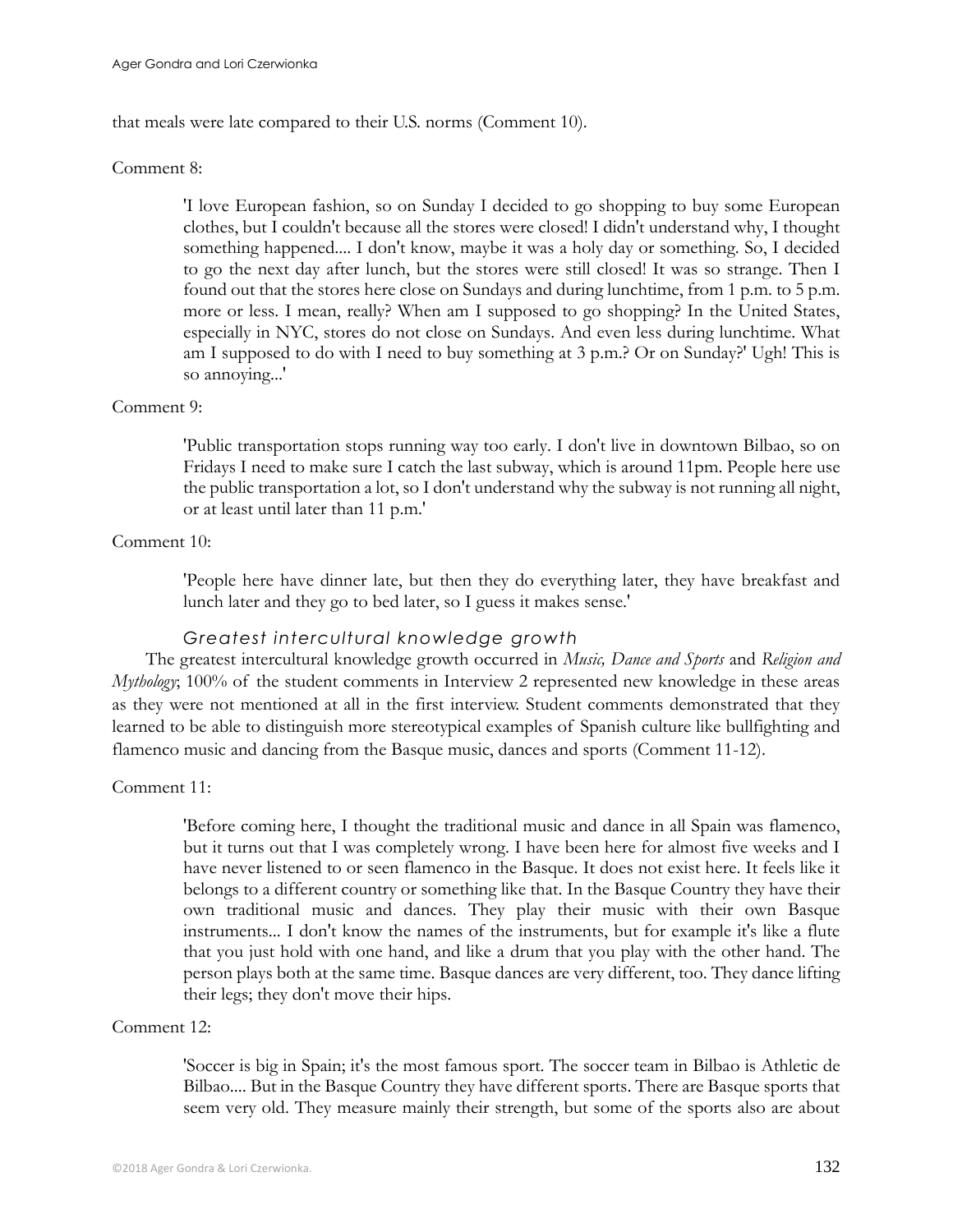speed. I heard about Jai Alai, they play it in some parts of the United States, but I didn't know it was originally Basque. The other day I saw a Jai-Alai game, and I was shocked when I saw that they were using one wall of a church to play the game'

Almost all student comments about *Religion and Mythology* addressed Basque mythology (Comment 13). Very few comments were about Catholicism (Comment 14).

#### Comment 13:

'Basque had a matriarchal religion before they were converted into Catholicism. Their goddess was Mari. Besides Mari, there was also her husband, who was half-man half-snake, Olentzero, that is like Santa Claus in the United States, Mermaids with goose feet, giants and witches.'

#### Comment 14:

'In Spanish the dominant religion is Catholicism. In the United States there are different branches of Christianity, but here there is only Catholicism.'

#### *Basque cultural knowledge growth*

Other themes involving a greater rate of knowledge growth, with between 92.9% and 81.8% of comments during Interview 2 being new information, were *Gastronomy*, *Geography*, *Identity* and *Language.*  The most salient subthemes within these themes were Basque gastronomy, Basque geography, Basque identity, and Basque language (Comment 15-18). These four subthemes, along with the ones shown in comments 11-13, illustrate knowledge growth strongly associated with the Basque Country.

#### Comment 15:

'In the Basque Countries they don't have tapas, but pintxos. Like the tapas, you can get pintxos at the bar and you normally eat with it a drink, but you have to pay for the pintxos while tapas are normally free. The bartender gives you a tapa when you buy a drink.'

#### Comment 16:

'I've been in cities, like San Sebastian and Pamplona, but also in small towns like Gernika, Mundaka, Plentzia and Bakio. Last weekend my Basque family took me to Biarritz, which is the Basque territory in the French side.'

#### Comment 17:

'Before I came here, I thought that everyone from Spain felt Spaniard, and that they were proud of being from Spain. Here I learned that some Basques do not consider themselves Spaniards, but Basques. This does not happen only with Basques, but also with Catalans.'

#### Comment 18:

'I knew there was another language in Spain besides Spanish. I had heard that Catalan was spoken in Catalonia, but I didn't know that Basque even existed. Now I know that Basque is a language spoken in the Basque Country and that it has nothing do with Spanish.'

#### **Discussion**

This section relies on the results to answer the four research questions. Findings from the current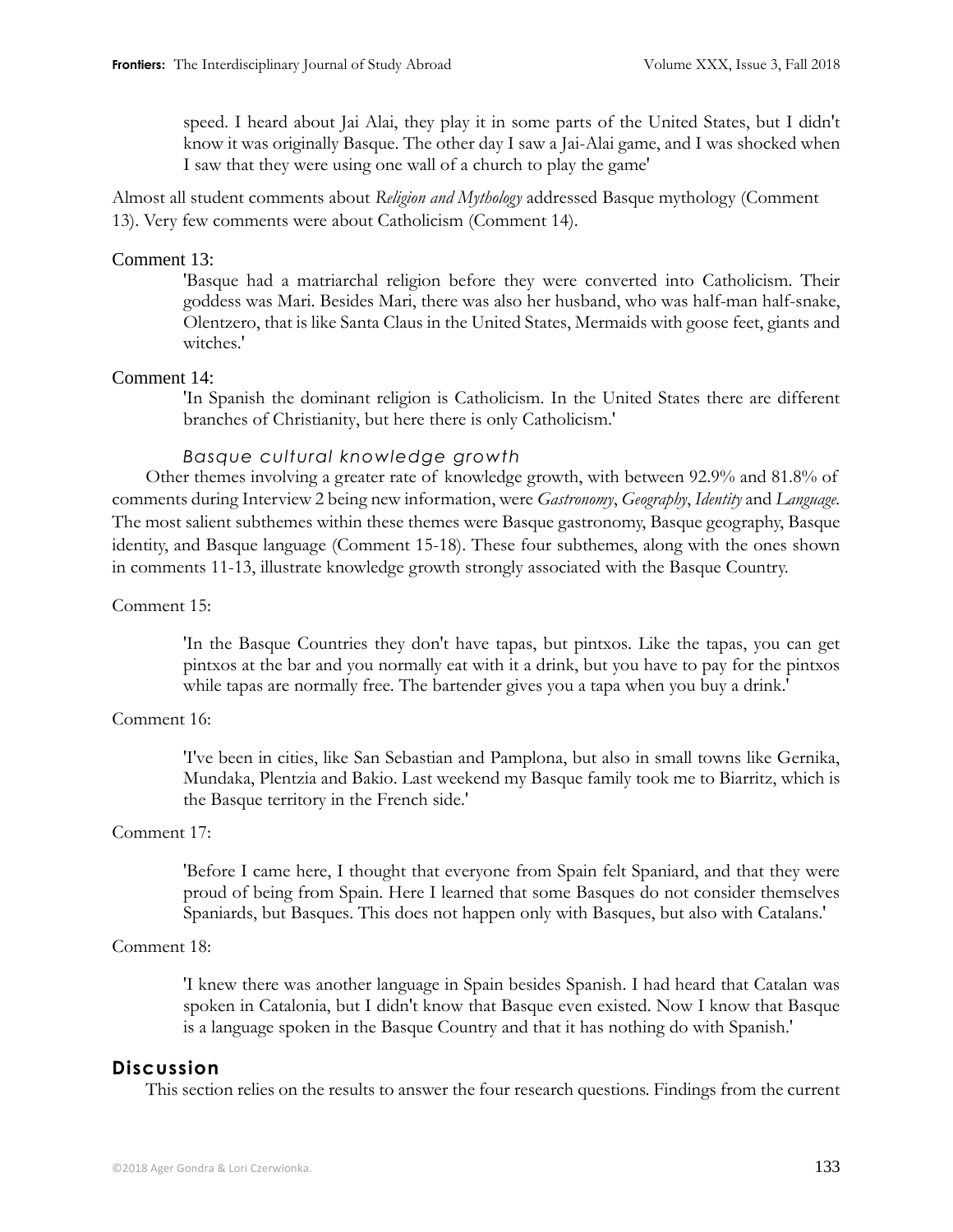study of intercultural knowledge development in a minority context of study abroad (Basque Country, Spain) are also contrasted with the findings in Czerwionka et al. (2014; 2015) representing students who studied abroad in Madrid, Spain.

#### Increase in intercultural knowledge

Examining the pre-program quantitative results from the intercultural knowledge survey data, students began the program with positive levels of intercultural knowledge (*M =* 3.1, *SD =* 0.75). Since the students who participated were Spanish majors and minors, and therefore had studied the language and associated cultures for many years, this high score may be due to their previous classroom experiences. Previous research has suggested that classroom experiences have a positive impact on intercultural knowledge (Hoyt, 2012; Czerwionka et al., 2014). Additionally, Czerwionka et al. (2014) suggested that high levels of intercultural communicative competence may be a defining characteristic of dedicated language and culture students who choose to participate in study abroad programs.

Comparing the post-program results with the pre-program results, students almost doubled their level of intercultural knowledge by the end of the program (*M =* 5.7, *SD =* 0.74), making significant gains in intercultural knowledge over the five-week period. Furthermore, contrasting these results with the survey data in Czerwionka et al. (2014), both groups, one in the minority context (Basque Country) while the other in the dominant context (Madrid), started with different levels of intercultural knowledge, (*M =* 3.1, *SD =* 0.75) and (*M =* 4.6, *SD =* 0.42) respectively, but their end numbers were similar,  $(M = 5.7, SD = 0.74)$  and  $(M = 5.8, SD = 0.46)$ . This seems to indicate that short-term programs have similar end results regardless of the program, according to this measure of intercultural knowledge for varying populations of students. More interestingly, these results indicate that shortterm study abroad is more beneficial in terms of intercultural knowledge growth for students who have lower levels of intercultural knowledge initially.

#### Types of intercultural knowledge

The type of intercultural knowledge expressed by students in Interview 1 and 2 were City Life, Climate and Landscape, Daily Life, Gastronomy, Geography, Identity, Interactions, Language, Music, Dance and Sports, People, Politics, Religion and Mythology, Time and Schedule, and Transportation. These 14 themes align with Lussier's (2007) description of knowledge as related to "small c" culture. The themes also aligned with many knowledge types mentioned in intercultural knowledge definitions (e.g., products and practices, societal and individual interactions, historical and sociopolitical situations, day-to-day norms and ways of being, the ways in which countries' experiences compare). Alignment between the data and theoretical notions of intercultural knowledge confirms that the goal of this study to investigate intercultural knowledge was achieved and further validates the approach of using L2 data to examine intercultural knowledge development.

While in general all intercultural knowledge themes in Czerwionka et al. (2015) were represented by the students in the Basque Country program, the coded themes in this study go beyond those in Czerwionka et al. (2015) by indicating heightened knowledge about Geography, Identity, Language, Music, Dance and Sports and Religion and Mythology. Student comments indicated knowledge about Geography, mainly geography related to places they visited. As the following comment made by a student in the second interview shows (Comment 19), visiting and experiencing places in person rather than reading about them in a book contribute to the student's learning process.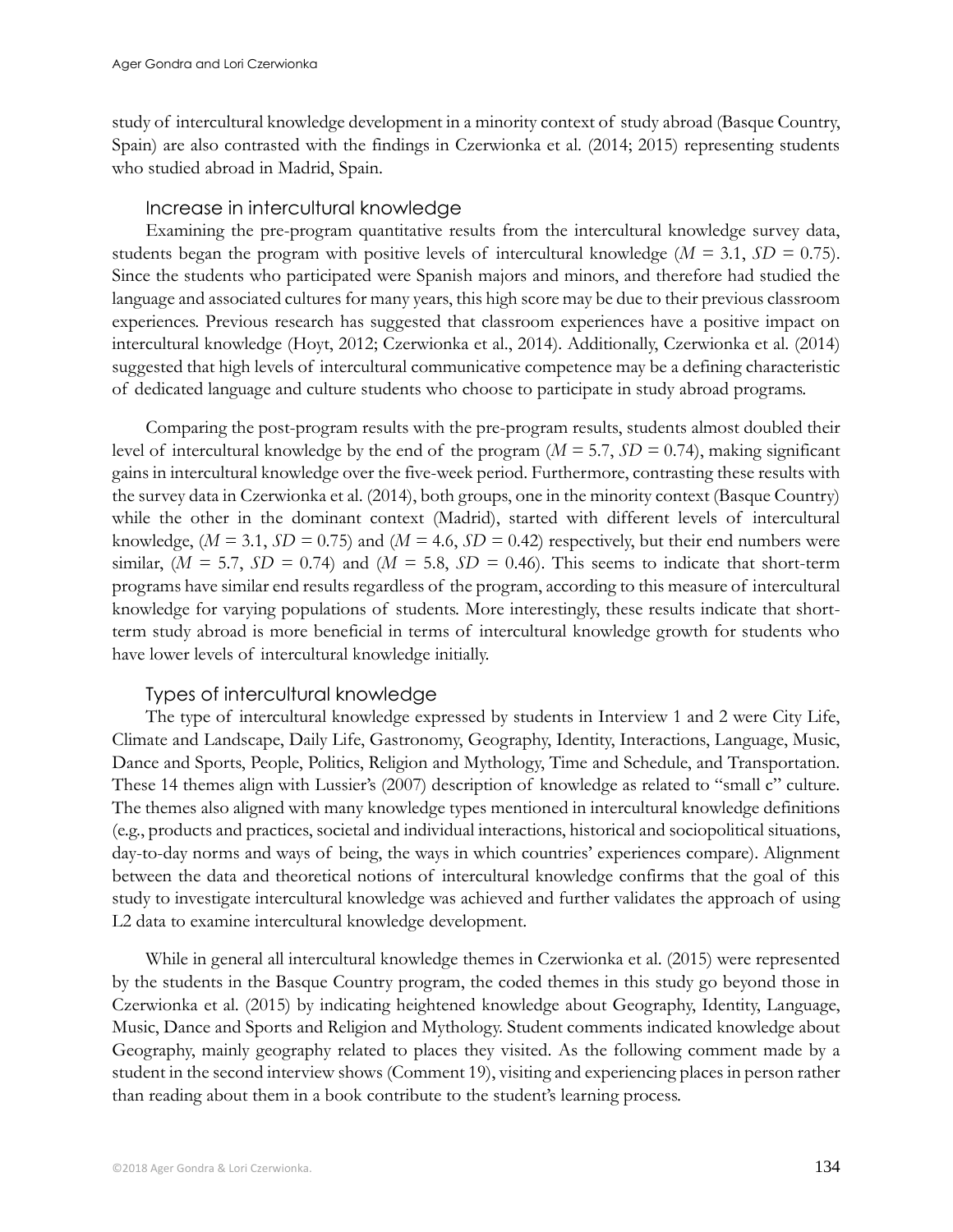#### Comment 19:

'I am very bad at history and geography, and every time I have to learn from a book, I failed to retain the information. However, since I visited these places, and I was there in person, I can remember their names and historical information. Being there and experiencing it make it easier for me to learn and remember the information.'

The themes *Identity, Language*, *Music, Dance and Sports,* and *Religion and Mythology* reflected knowledge of social groups (Byram, 1997), as students addressed them by identifying and distinguishing Basque ethnicity, culture, and language from Spanish ones. Students pointed out that Basque people had a strong sense of Basque identity, different from the Spanish identity, as well as their own native language, linguistically not related to Spanish. They explained how different the Basque music, dance, and sports were in comparison to the stereotypical Spanish ones, such as flamenco and bullfighting. Further, they talked about the religion that had existed only in the Basque Country before the arrival of Catholicism.

Unlike the current findings, knowledge of social groups was found to be absent from comments by students who participated in the Madrid summer program (Czerwionka et al., 2015). Czerwionka et al. (2015) proposed two explanations for this lack of awareness. First, six weeks was not long enough for students to gain access to the social nuances of the host society. Second, students had not been exposed to the study of social groups in the home or host country, and thus did not have experience seeing or analyzing social groups. They concluded that no matter the reason, the data indicated that interpretation of social groups within a host community during study abroad is challenging for students and the discussion of social groups at times lacks complexity, a finding also indicated by Talburt and Stewart (1999). The results from this study invalidate the first reason while they validate the second. The Basque Country summer program was shorter than the Madrid program, and yet the students gained access to social nuances of the host society related to the minority society of the Basque people within the dominant Spanish society. The relevant factor for the gain of knowledge of social groups was the location of the program, as students need to have experience seeing or analyzing social groups. Since both programs offered a culture course, in which cultures of Spain were equally covered, the presence of the knowledge of social groups did not result from taking the cultural course. Hence, programs in linguistically, ethnically, or culturally diverse areas within a political boundary of a dominant culture (e.g. Spain) highlight intercultural knowledge about social groups.

#### Change in knowledge

Two patterns of knowledge change were highlighted: decrease and increase. The first pattern, decrease, happened with the themes *City Life* and *Time and Schedule*, which represent sociocultural differences that are easiest to perceive in a matter of days. Students require more exposure to the other areas of knowledge to be capable of perceiving them. This is supported by Czerwionka et al.'s (2015) findings in which *City Life* and *Time and Schedule* were also more salient to the students in the first interview. Czerwionka et al. (2015) argued that students in their study had just shifted from a rural, Midwestern, American context to the urban surroundings of Madrid, Spain, which made subthemes of *City Life* and *Schedule* particularly salient for them. This context shift also occurred among our students, but instead of shifting from a rural context, they shifted from the urban surroundings of New York City. Thus, students were constantly contrasting an urban area with which they were familiar with the new unfamiliar urban area and the surrounding small towns. Nevertheless, these two themes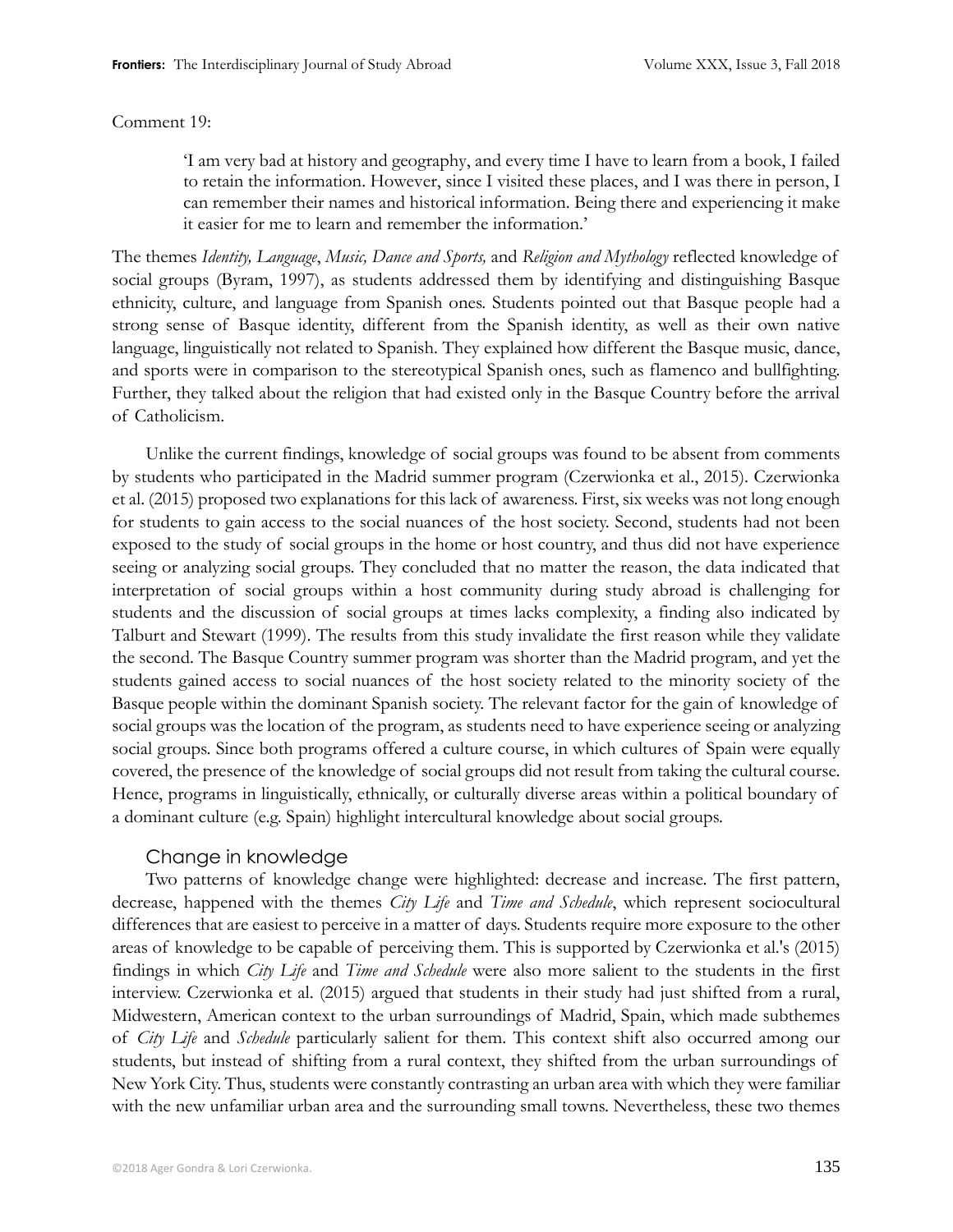were not as salient for students after having five weeks of experience in the Basque Country, indicating that they relate to cultural ways to which students adjust, a finding that aligns with those in Czerwionka et al. (2015).

The second pattern of knowledge change was observed in *Climate and Landscape*, *Daily Life*, *Gastronomy*, *Geography*, *Identity*, *Language*, *Music, Dance and Sports*, *People*, *Politics*, *Religion and Mythology,* and *Transportation*. Students commented more often on subthemes within these themes at the end of the program than at the beginning. This second pattern indicates an increasing salience of the topics over the program.

## Knowledge growth

Students experienced knowledge growth in all 14 themes. However, the greatest intercultural knowledge growth occurred in *Music, Dance and Sports* and *Religion and Mythology*: 100% of the student comments in Interview 2 represented new knowledge in these areas. Other themes involving a great rate of knowledge growth, with between 92.9% and 81.8% of comments during Interview 2 being new information, were *Gastronomy*, *Geography*, *Identity* and *Language*. The most salient subthemes within these themes were strongly linked to the Basque Country, and often indicated the diversity within the context of Spain (see examples in sections 4.3.2. and 4.3.3.).

Hence, there were unique differences in the intercultural knowledge growth associated with the program in the Basque Country. This knowledge growth related specifically to the Basque Country's linguistic, ethnic, and cultural diversity can be explained by the impact of the location of the program. In fact, student comments often indicated overt learning during the program, as they mentioned not knowing about the Basque language or people before participating in the program. Overall, the analysis of knowledge growth supports the thematic analysis indicating that a benefit of study abroad in a minority context is knowledge gains related to the social environment and social groups, in this case the cultural and linguistic minority situation of the Basque people.

## **Conclusion**

The goal of this investigation was to examine intercultural knowledge development in a shortterm study abroad program in a minority context, for which a pre- and post-program quantitative and qualitative design was used. The quantitative results demonstrated an increase in intercultural knowledge over the five weeks. They also showed that the students began the program with some intercultural knowledge. Thus, study abroad programs provide the potential to gain intercultural knowledge during a short-term program abroad, at least for students who already have some intercultural knowledge. In comparison to prior studies using the same quantitative measure, it was found that study abroad has increased benefits for students beginning with lower levels of intercultural knowledge.

Based on the qualitative data, which allowed for the analysis of intercultural knowledge via the second language, three main results related to intercultural knowledge development were identified. First, students exhibited intercultural knowledge that aligned with Lussier's (2007) description of knowledge as related to "small c" culture during the five-week period. More importantly, they also showed knowledge related to social groups by addressing subthemes about Basque ethnicity, culture, and language, as well as by identifying differences from Spanish ethnicity, culture, and language. Thus,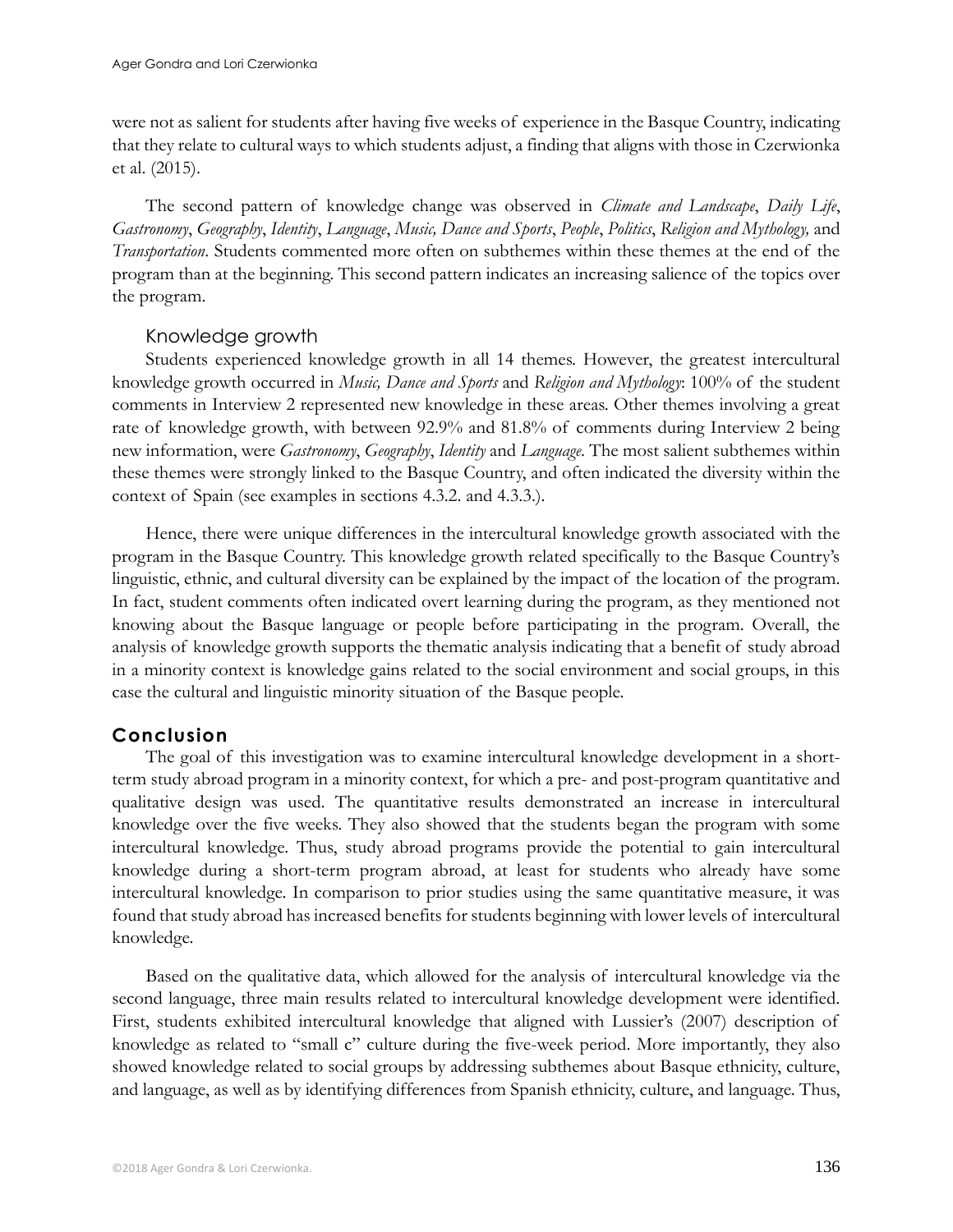the location of the program is fundamental in terms of its impact on intercultural knowledge development, especially related to social groups. Second, students experienced changes in the salience of most intercultural knowledge themes. Based on the current findings and those in prior research, *City Life* and *Time and Schedule* differences are easily perceived at the beginning of the program, and students adjust to these differences over the program. Yet, students find the majority of the themes to be more salient at the end of the program. Third, students exhibited intercultural knowledge growth over the period of time spent abroad. The greatest intercultural knowledge growth occurred in subthemes strongly linked to the minority contexts that the Basque Country represents within Spain, further supporting the finding that study abroad in a minority context promotes learning about local social structures, a gap in learning identified in previous literature. Of course, this particular minority context may not fully prepare students to understand all minority contexts in the world or all relationships involving power and privilege, but it serves to expose students to ideas that can be jumping off points for future growth and understanding. In the case of the Basque Country, students learned about ethnicity, a concept that can influence how they understand world relations and conflicts and how they interact with others.

In general, this study offered detailed information about students' intercultural knowledge development, and it confirms that intercultural knowledge can be examined via the second language. Specifically, it demonstrated that programs in linguistically, ethnically, or culturally diverse areas within a political boundary of a dominant culture highlight intercultural knowledge about social groups. Similar findings would be expected in a short-term program that takes place in Galicia or Catalonia, two Spanish autonomous communities with a cultural and linguistic minority context. Yet, future studies should consider the impact of varied minority contexts on students' intercultural knowledge. Whereas the topic of ethnicity was particularly salient in the current data based on the characteristics of the Basque Country, one may find that programs in other minority context that draw attention to social differences of race or socioeconomic class, for example, may impact learners' knowledge differentially. Future studies should also examine intercultural knowledge, along with learners' skills and attitudes, to more fully grasp the impact of study abroad on intercultural communicative competence as a whole.

#### **References**

- Bennett, J. M. (1993). Toward ethnorelativism: A developmental model of intercultural sensitivity. In R. M. Paige (Ed.), *Education for the intercultural experience* (2<sup>nd</sup> ed., pp. 21-71). Yarmouth, ME: Intercultural.
- Bennett, J. M. (2008). Transformative training: Designing programs for culture learning. In M. A. Moodian (Ed.), *Contemporary leadership and intercultural competence: Understanding and utilizing cultural diversity to build successful organizations* (pp. 95-110). Thousand Oaks, CA: Sage.
- Black, H. T., & Duhon, D. L. (2006). Assessing the impact of business study abroad programs on cultural awareness and personal development. *The Journal of Education for Business*, 8*1*(3), 140-144.
- Byram, M. (1997). *Teaching and assessing intercultural communicative competence*. Bristol, PA: Multilingual Matters Ltd.
- Caffi, C., & Janney, R. (1994). Toward a pragmatics of emotive communication. *Journal of Pragmatics, 22*, (3-4) 325-373.
- Chieffo, L., & Griffiths, L. (2004). Large scale assessment of student attitudes after a short-term study abroad program. *Frontiers: The Interdisciplinary Journal of Study Abroad, 10*, 165-177.
- Collentine, Joseph G. 2004. The effects of learning contexts on morphosyntactic and lexical development. *Studies in Second Language Acquisition*, *26 (2)*, 227-48.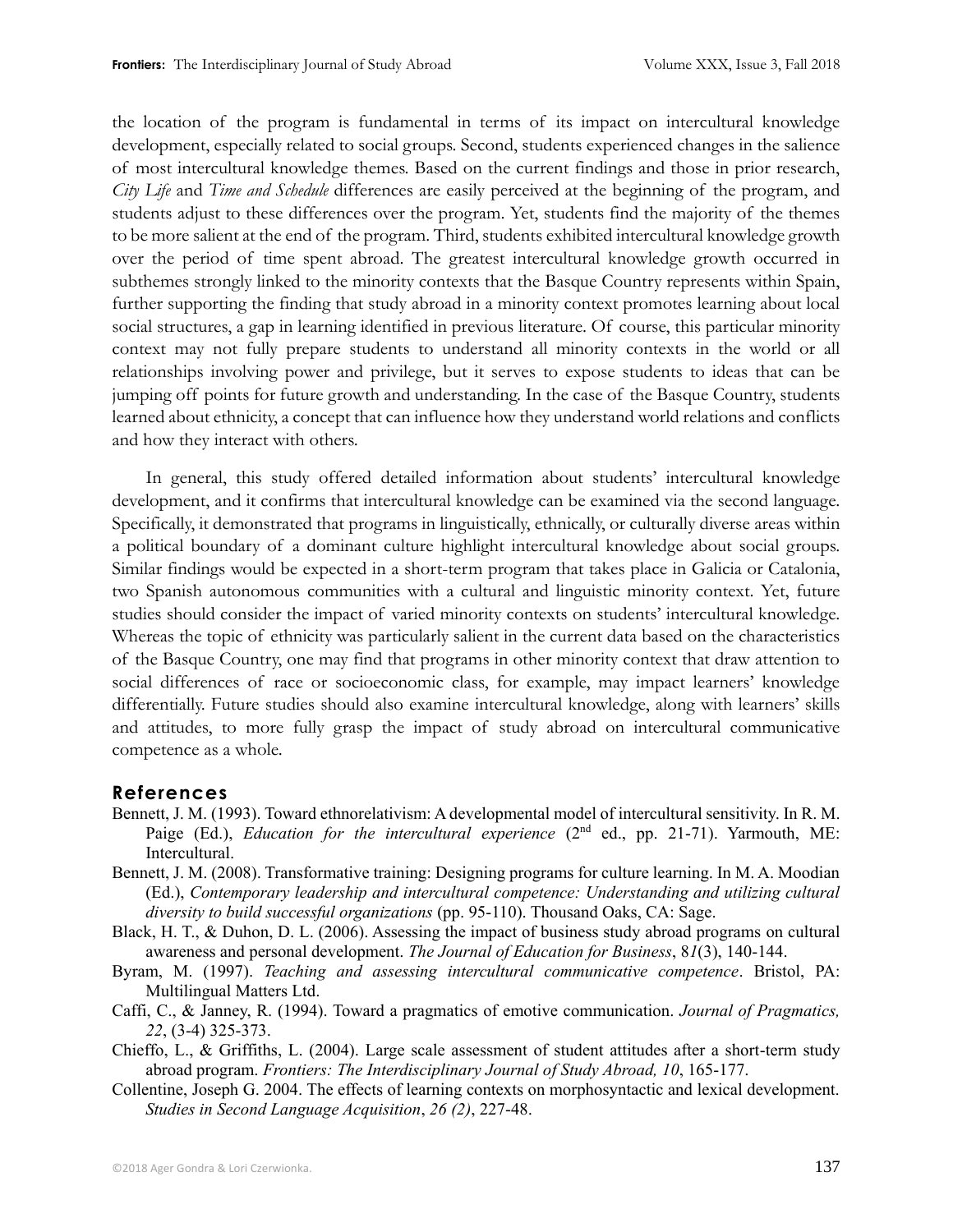- Corbin, J., & Strauss, A. (2008). *Basics of qualitative research: Techniques and procedures for developing grounded theory.* Thousand Oaks, CA: Sage.
- Czerwionka, L., Artamonova, T. & Barbosa, M. (2014). "Intercultural competence during short-term study abroad: A focus on knowledge." In B. Dupuy & L. Waugh (Eds.), *Selected Proceedings of the Fourth International Conference on the Development and Assessment of Intercultural Competence, 3*, 46-77.
- Czerwionka, L. Artamonova, T. & Barbosa, M. (2015). Intercultural knowledge development: Evidence from student interviews during short-term study abroad. *International Journal of Intercultural Relations*, *49*, 80-99.
- Deardorff, D. (2006). Identification and assessment of intercultural competence as a student outcome of internationalization. *Journal of Studies in International Education, 10*(3), 241-266.
- DeKeyser, R. 1990. From learning to acquisition? Monitoring in the classroom and abroad. *Hispania*, *73*, 238-47.
- Dings, A. (2007). *Developing interactional competence in a second language: A case study of a Spanish language learner.* (Unpublished doctoral dissertation). University of Texas, Austin.
- Dings, A. (2014). Interactional competence and the development of alignment activity. *The Modern Language Journal*, *98 (3)*, 742-756.
- Dwyer, M. M. (2004). More is better: The impact of study abroad program duration. *Frontiers: The Interdisciplinary Journal of Study Abroad*, *10*, 151-163.
- Eckert, P. (2000). *Linguistic variation as social practice*. Oxford: Blackwell.
- Elola, I., & Oskoz, A. (2008). Blogging: Fostering intercultural competence development in foreign language and study abroad contexts. *Foreign Language Annals, 41*(3), 454-477.
- Engle, L., & Engle, J. (2004). Assessing language acquisition and intercultural sensitivity development in relation to study abroad program design. *Frontiers: The Interdisciplinary Journal of Study Abroad, 10*, 219-236.
- Fantini, A., & Tirmizi, A. (2006). Exploring and assessing intercultural competence. World Learning Publications, Paper *1*. Retrieved from http://digitalcollections.sit.edu/worldlearning\_publications/1
- Gertsen, M. (1990). Intercultural competence and expatriates. *International Journal of Human Resources Management*, *1(3)*, 341-362.
- Glaser, B., & Strauss, A. (1967). *The discovery of grounded theory: Strategies for qualitative research.* New York: Aldine.
- Gudykunst, W., Ting-Toomey, S., & Wiseman, R. (1991). Taming the beast: Designing a course in intercultural communication. *Communication Education*, *40 (3)*, 272-285.
- Jackson, J. (2011). Host language proficiency, intercultural sensitivity, and study abroad. *Frontiers: The Interdisciplinary Journal of Study Abroad*, *21*, 167-188.
- Jessup-Anger, J. E. Gender observations and study abroad: How students reconcile cross-cultural differences related to gender. *Journal of College Student Development*, *49*(4) 360-373.
- Kinginger, C. (2008). Language learning in study abroad: Case studies of Americans in France. *The Modern Language Journal Monograph Series*, *1*. Oxford: Blackwell.
- Lafford, B. F. (1995). Getting into, through and out of a survival situation: A comparison of communicative strategies used by students studying Spanish abroad and 'at home.' In B. F. Freed (Ed.), *Second language acquisition in a study abroad context* (pp. 97-121). Philadelphia: John Benjamins.
- le Roux, J. (2002). Effective educators are culturally competent communicators. *Intercultural Education*, *13*(1), 37-48.
- Lussier, D. (2007). Theoretical bases of a conceptual framework with reference to intercultural communicative competence. *Journal of Applied Linguistics, 4*(3), 309-332.
- Malmgren, J., & Galvin, J. Effects of study abroad participation on student graduation rates: A study of three incoming freshman cohorts at the University of Minnesota, Twin Cities. *NACADA Journal*, *28*(1), 29-42.
- Martinsen, R. (2011). Predicting changes in cultural sensitivity during short-term study abroad. *Hispania*, 94 (1), 121-141.
- Risager, K. (2007). *Language and culture pedagogy: From a national to a transnational paradigm*.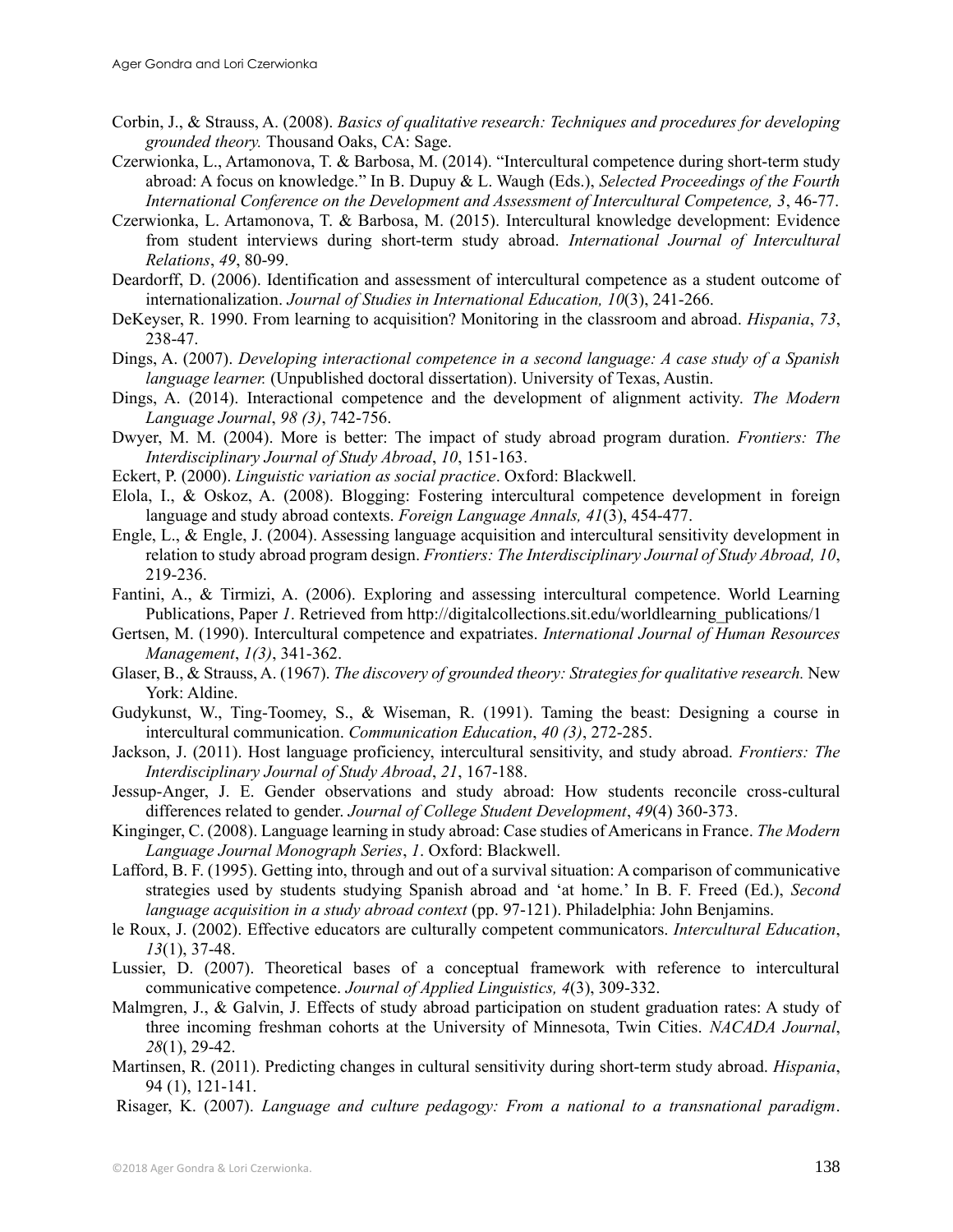Buffalo, NY: Multilingual Matters.

- Ruben, B.D. (1976). Assessing communication competency for intercultural adaptation. *Group and Organization Studies*, 1, 334-354.
- Segalowitz, N., & Freed, B. F. (2004). Context, contact, and cognition in oral fluency acquisition: Learning Spanish in at home and study, *Studies in Second Language Acquisition* 26 (2), 173-199
- Stier, J. (2006). Internationalisation, intercultural communication and intercultural competence. *Journal of Intercultural Communication, 11*, 1-12
- Tagliamonte, S. A. (2006). *Analysing sociolinguistic variation*. Cambridge: Cambridge University Press.
- Talburt, S., & Stewart, M. A. (1999). What's the subject of study abroad: Race, gender, and "living culture." *The Modern Language Journal*, *83*(2), 163-175.
- The Institute of International Education. *Open doors report*. Retrieved from http://www.iie.org/opendoors Ting-Toomey, S. (1999). *Communicating across cultures*. New York, NY: The Guilford Press.
- Twombly, S. B. (1995). Piropos and friendships: Gender and culture clash in study abroad. *Frontiers: The Interdisciplinary Journal of Study Abroad*, *1*, 1-27.
- Vande Berg, M., Paige, M. R., & Lou, K. H. (Eds.). (2012). Student learning abroad: What our students are learning, what they're not, and what we can do about it. Sterling, VA: Stylus.
- Williams, T. R. (2009). The reflective model of intercultural competency: A multidimensional, qualitative approach to study abroad assessment. *Frontiers: The Interdisciplinary Journal of Study Abroad*, *18*, 289-306.
- Wiseman, R. (2002). Intercultural communication competence. In W.B. Gudykunst & B. Mody (Eds.), *Handbook of international and intercultural communication* (pp. 207-224). Thousand Oaks, CA: Sage Publications
- Wiseman, R., Hammer, M., & Nishida, H. (1989). Predictors of intercultural communication competence. *International Journal of Intercultural Relations, 13 (3)*, 349-370*.*

#### **Appendix A Survey Instrument with Subscales of Intercultural Knowledge**

|                       | 3 |                                                                                                       |   | 6 |  |
|-----------------------|---|-------------------------------------------------------------------------------------------------------|---|---|--|
|                       |   |                                                                                                       |   |   |  |
|                       |   | 2. I know the essential norms and taboos of the host culture (e.g. greetings, dress, behaviors, etc.) |   |   |  |
|                       | 3 |                                                                                                       | 5 | 6 |  |
|                       |   |                                                                                                       |   |   |  |
|                       |   | 3. I can contrast important aspects of the host language and culture with my own.                     |   |   |  |
| $\mathcal{D}_{\cdot}$ | 3 |                                                                                                       | ད | h |  |
|                       |   |                                                                                                       |   |   |  |
|                       |   | 4. I recognize signs of culture stress and some strategies for overcoming it.                         |   |   |  |
|                       | 3 |                                                                                                       |   | 6 |  |
|                       |   |                                                                                                       |   |   |  |
|                       |   | 5. I know some techniques to aid my learning of the host language and culture.                        |   |   |  |
|                       |   |                                                                                                       | 5 | 6 |  |
|                       |   |                                                                                                       |   |   |  |
|                       |   | 6. I can contrast my own behaviors with those of my hosts in important areas (e.g. social             |   |   |  |
|                       |   | interactions, basic routines, time orientation, etc.)                                                 |   |   |  |
|                       |   |                                                                                                       | 5 | 6 |  |

7. I can cite important historical and socio-political factors that shape my own culture and the host culture.

|--|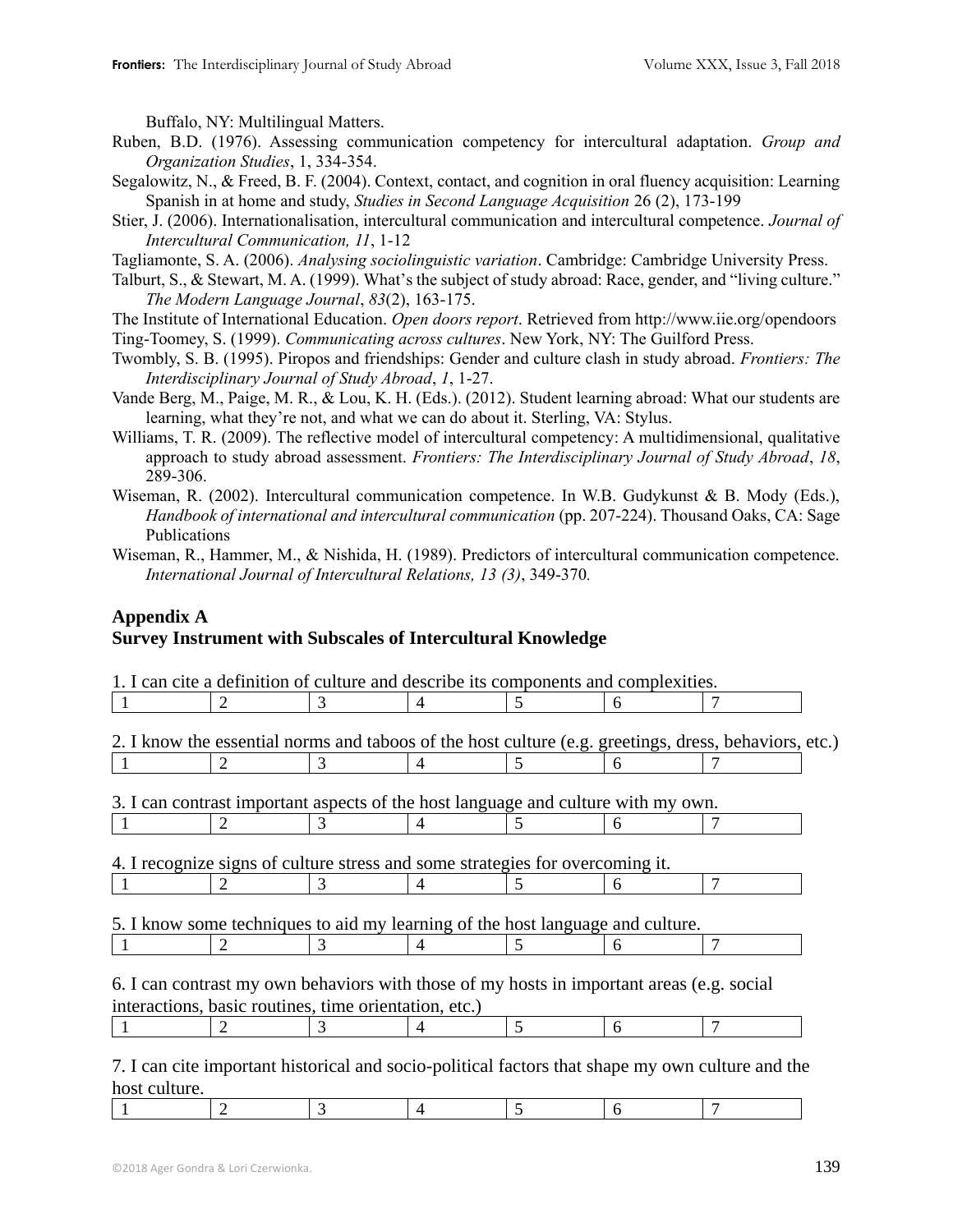#### 8. I can describe a model of cross-cultural adjustment stages.

|--|

9. I can cite various learning processes and strategies for learning about and adjusting to the host culture.

|--|

10. I can describe interactional behaviors common among Basques in social and professional areas (e.g. family roles, team work, problem solving, etc.).

|                 |  |  | 11. I can discuss and contrast various behavioral patterns in my own culture with those in the |
|-----------------|--|--|------------------------------------------------------------------------------------------------|
| Basque Country. |  |  |                                                                                                |

## Appendix B **Semi-structured interview guide**

Introduction

How are you? How's the week? Where are you from? What's your city or town like?

*¿Cómo estás? ¿Qué tal la semana? ¿De dónde eres? ¿Y cómo es tu pueblo/ciudad?* University

Interview 1: What classes do you have this summer? What are they like?

*¿Qué clases tienes este verano? ¿Cómo son?*

Interview 2: What have you learned this summer? Of your classes, which has been the easiest, the hardest?

*¿Qué has aprendido en tus clases este verano? De las clases este verano ¿cuál ha sido la más fácil, la más difícil?*

Family

What's your family like in the United States? What's your family like in Bilbao? How does your Bilbao family compare to your family in the United States?

*¿Cómo es tu familia en los Estados Unidos? ¿Cómo es tu familia en Bilbao? ¿Cómo se compara la familia en Bilbao con tu familia en los Estados Unidos?*

Living arrangements and life

How does the house in Bilbao compare to your house in the United States?

*¿Cómo se compara la casa en Bilbao con tu casa en los Estados Unidos?*

Opinions and cultural comparisons

What do you think of the Basque Country?

*¿Qué* opinas *sobre el País Vasco?*

What things or aspects of life in the United States do you like, and which don't you like? What are elements of Basque life that you like, and which don't you like? How do the two places compare to one another?

*¿Qué cosas o aspectos de la vida te gustan y no te gustan de los Estados Unidos? ¿Qué son elementos de la vida vasca que te gustan y no te gustan? ¿Cómo se comparan los dos lugares?* People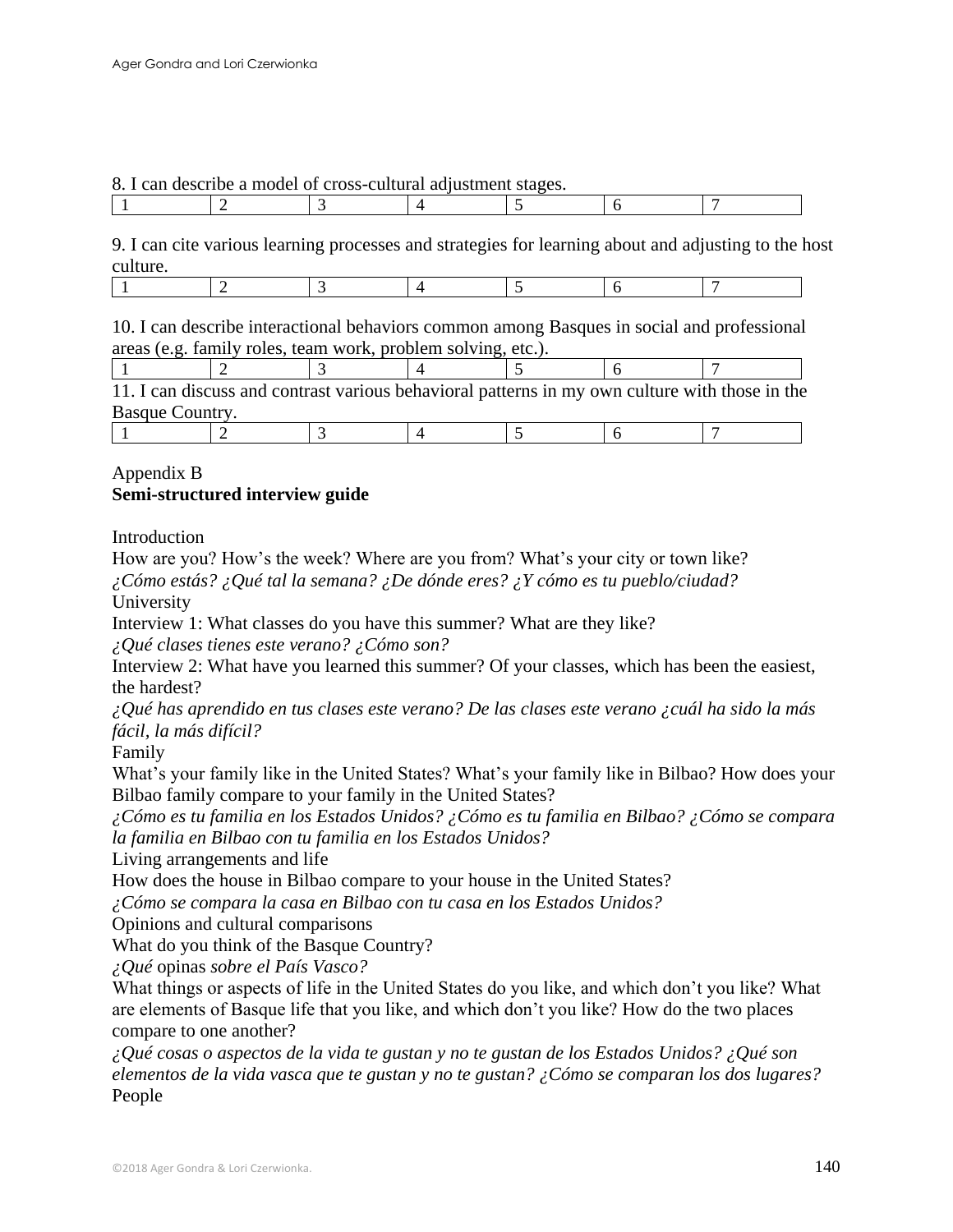Of the people that you've met, what do you think? With whom do you talk in Spanish? What have you noticed about interactions between people? What is a Basque person like in your opinion?

*¿Y de la gente que has conocido, qué opinas? ¿Con quién hablas el español? ¿Qué has notado de las interacciones entre las personas? ¿Cómo es una persona vasca en tu opinión?* Adjustment and personality

Interview 1: In these six weeks, what do you hope to learn about yourself?

*En estas 6 semanas ¿Qué esperas aprender sobre ti mismo/a?*

Interview 2: In these six weeks, what have you learned about yourself?

*En estas 6 semanas ¿Qué has aprendido sobre ti mismo/a?*

Feelings, achievements, and advice

Have you experienced something fun here in the Basque Country? Why did you want to participate in this program? Do you think that you achieved these things? What kind of advice would you give to someone who wants to come to the Basque Country next year?

*¿Te ha pasado algo divertido aquí en el País Vasco? ¿Por qué querrías participar en este programa? ¿Sientes que has logrando esas cosas? ¿Qué consejo le darías a alguien que quiere venir el próximo año al País Vasco?*

#### Appendix C

Number of student mentions by theme and subtheme.

| Themes                | (n)   | Subthemes         | (n)  |
|-----------------------|-------|-------------------|------|
| City Life             | (106) | <b>Streets</b>    | (19) |
|                       |       | <b>Buildings</b>  | (16) |
|                       |       | Monuments/museums | (15) |
|                       |       | <b>Size</b>       | (14) |
|                       |       | House type        | (10) |
|                       |       | Flags             | (8)  |
|                       |       | Safety            | (5)  |
|                       |       | Police            | (4)  |
|                       |       | Txosnas3          | (3)  |
|                       |       | Walk              | (3)  |
|                       |       | Bars/restaurants  | (2)  |
|                       |       | Cost              | (2)  |
|                       |       | Nightlife         | (2)  |
|                       |       | Tourists          | (2)  |
|                       |       | Driving direction | (I)  |
| Climate and Landscape | (17)  | Weather           | (12) |
|                       |       | Sea temperature   | (3)  |
|                       |       | Landscape         | (I)  |
|                       |       | Wealth            | (I)  |
| Daily Life            | (106) | Speed             | (31) |

3 The txosna is a tavern that is assembled at regional parties in the Basque Country and Navarre.

 $\overline{a}$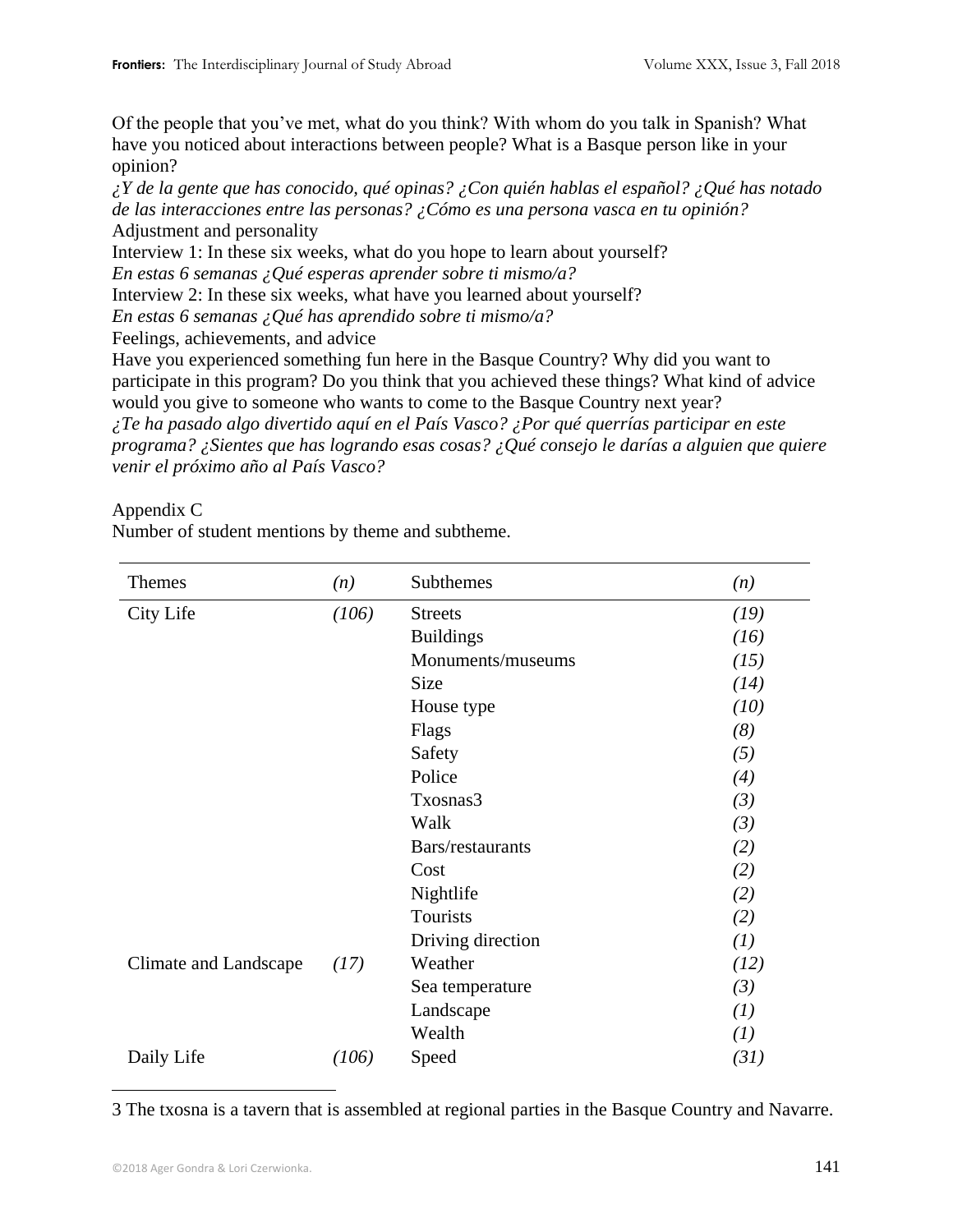|              |       | Modes of socialization           | (14) |
|--------------|-------|----------------------------------|------|
|              |       | <b>Naps</b>                      | (14) |
|              |       | Fashion                          | (10) |
|              |       | Parties/celebrations             | (6)  |
|              |       | Eating with companion/s          | (6)  |
|              |       | Social places                    | (5)  |
|              |       | Walking                          | (5)  |
|              |       | <b>Topless</b>                   | (4)  |
|              |       | Smoking                          | (4)  |
|              |       | Rules                            | (2)  |
|              |       | Violence                         | (2)  |
|              |       | Free time                        | (I)  |
|              |       | Housework                        | (I)  |
|              |       | Noise                            | (I)  |
| Gastronomy   | (103) | Preparation/ingredients          | (19) |
|              |       | <b>Traditional Basque food</b>   | (19) |
|              |       | Pintxos                          | (18) |
|              |       | Tapas                            | (11) |
|              |       | <b>Always Bread</b>              | (8)  |
|              |       | Cost                             | (6)  |
|              |       | Size/Portions                    | (6)  |
|              |       | Type of breakfast                | (5)  |
|              |       | Culture                          | (4)  |
|              |       | Healthy                          | (4)  |
|              |       | <b>Traditional Basque drinks</b> | (3)  |
| Geography    | (56)  | Internationally known cities     | (19) |
|              |       | Towns                            | (14) |
|              |       | <b>Cities</b>                    | (9)  |
|              |       | <b>Autonomous Communities</b>    | (8)  |
|              |       | <b>Beaches</b>                   | (6)  |
| Identity     | (46)  | Diversity                        | (17) |
|              |       | Basque identity                  | (9)  |
|              |       | <b>Basque fashion</b>            | (7)  |
|              |       | Basque culture                   | (4)  |
|              |       | Catalans                         | (4)  |
|              |       | Cliché                           | (4)  |
|              |       | Galicians                        | (I)  |
| Interactions | (46)  | Direct                           | (10) |
|              |       | Greetings                        | (10) |
|              |       | Personal space                   | (10) |
|              |       | Tone                             | (6)  |
|              |       | Closer                           | (5)  |
|              |       | Galician way                     | (4)  |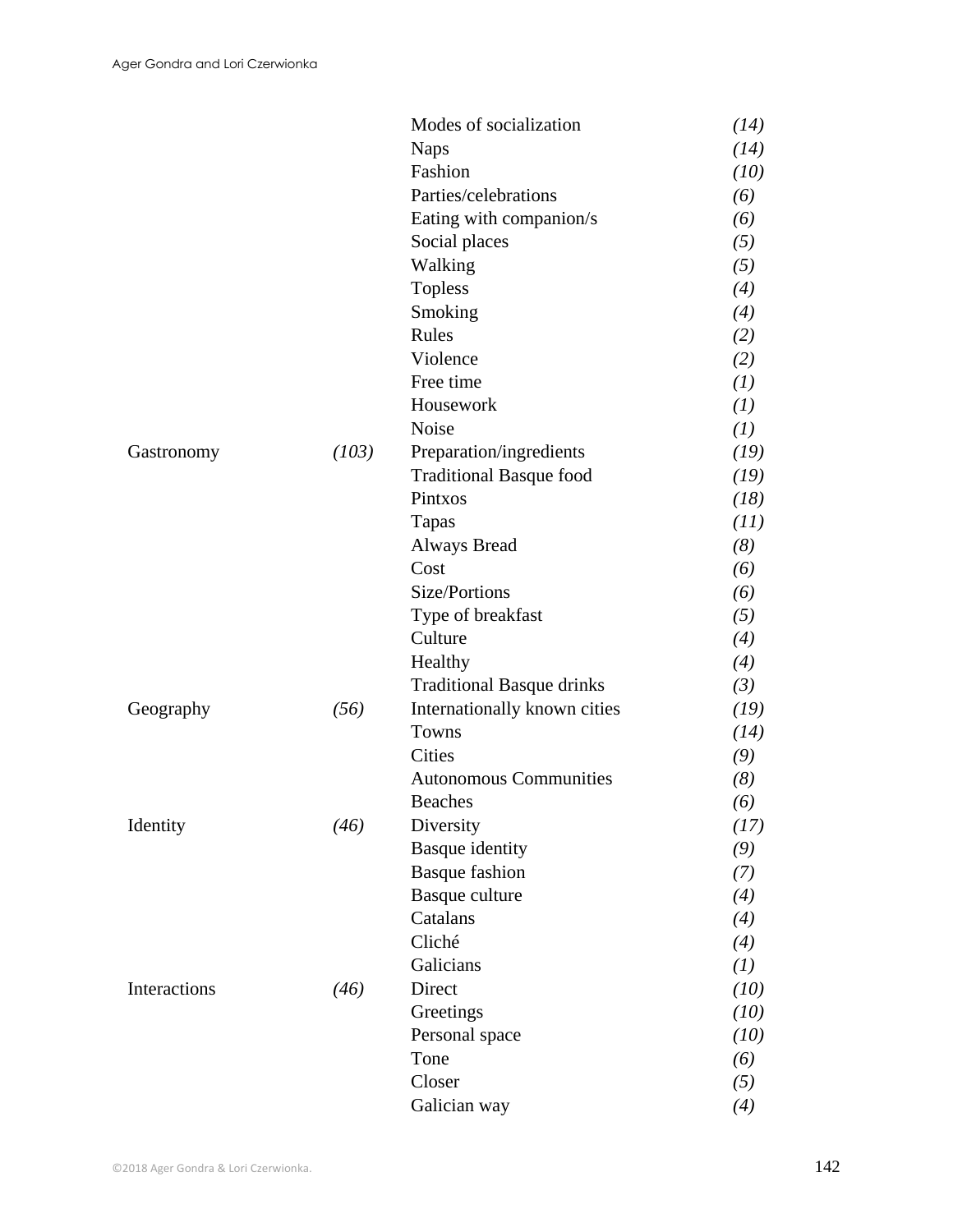|                         |       | Touchy                                | (I)  |
|-------------------------|-------|---------------------------------------|------|
| Language                | (85)  | <b>Basque linguistics</b>             | (18) |
|                         |       | Spanish dialectology                  | (17) |
|                         |       | Euskera                               | (11) |
|                         |       | Basque expressions/words              | (10) |
|                         |       | Basque use                            | (8)  |
|                         |       | Local expressions/words               | (6)  |
|                         |       | Linguistic diversity in Spain         | (4)  |
|                         |       | Bilingualism                          | (3)  |
|                         |       | Spanish linguistics                   | (3)  |
|                         |       | Speed                                 | (I)  |
|                         |       | English knowledge                     | (I)  |
|                         |       | <b>Impossible Translations</b>        | (I)  |
|                         |       | Spanish as the only language in Spain | (I)  |
|                         |       | Basque language preservation          | (I)  |
| Music, Dance and Sports | (28)  | <b>Basque Sports</b>                  | (9)  |
|                         |       | Dance Cliché                          | (6)  |
|                         |       | Latin music                           | (4)  |
|                         |       | <b>Basque Dance</b>                   | (4)  |
|                         |       | Football                              | (4)  |
|                         |       | Dance diversity                       | (I)  |
| People                  | (157) | Nice/friendly                         | (27) |
|                         |       | Ethnicity                             | (24) |
|                         |       | Relaxed                               | (13) |
|                         |       | Stereotypes                           | (12) |
|                         |       | Talkative                             | (10) |
|                         |       | Family                                | (10) |
|                         |       | Sociable                              | (9)  |
|                         |       | Group of friends                      | (9)  |
|                         |       | Physical appearance                   | (8)  |
|                         |       | Interests/pleasures                   | (7)  |
|                         |       | Trusting/honest                       | (5)  |
|                         |       | Gender difference                     | (5)  |
|                         |       | Happy                                 | (4)  |
|                         |       | Collaborative                         | (4)  |
|                         |       | Green                                 | (3)  |
|                         |       | Healthy                               | (3)  |
|                         |       | Basque people don't dance             | (2)  |
|                         |       | Straight                              | (I)  |
|                         |       | Proud                                 | (I)  |
| Politics                | (57)  | Basque nationalism                    | (20) |
|                         |       | Liberals                              | (16) |
|                         |       | 18 to drink alcohol                   | (8)  |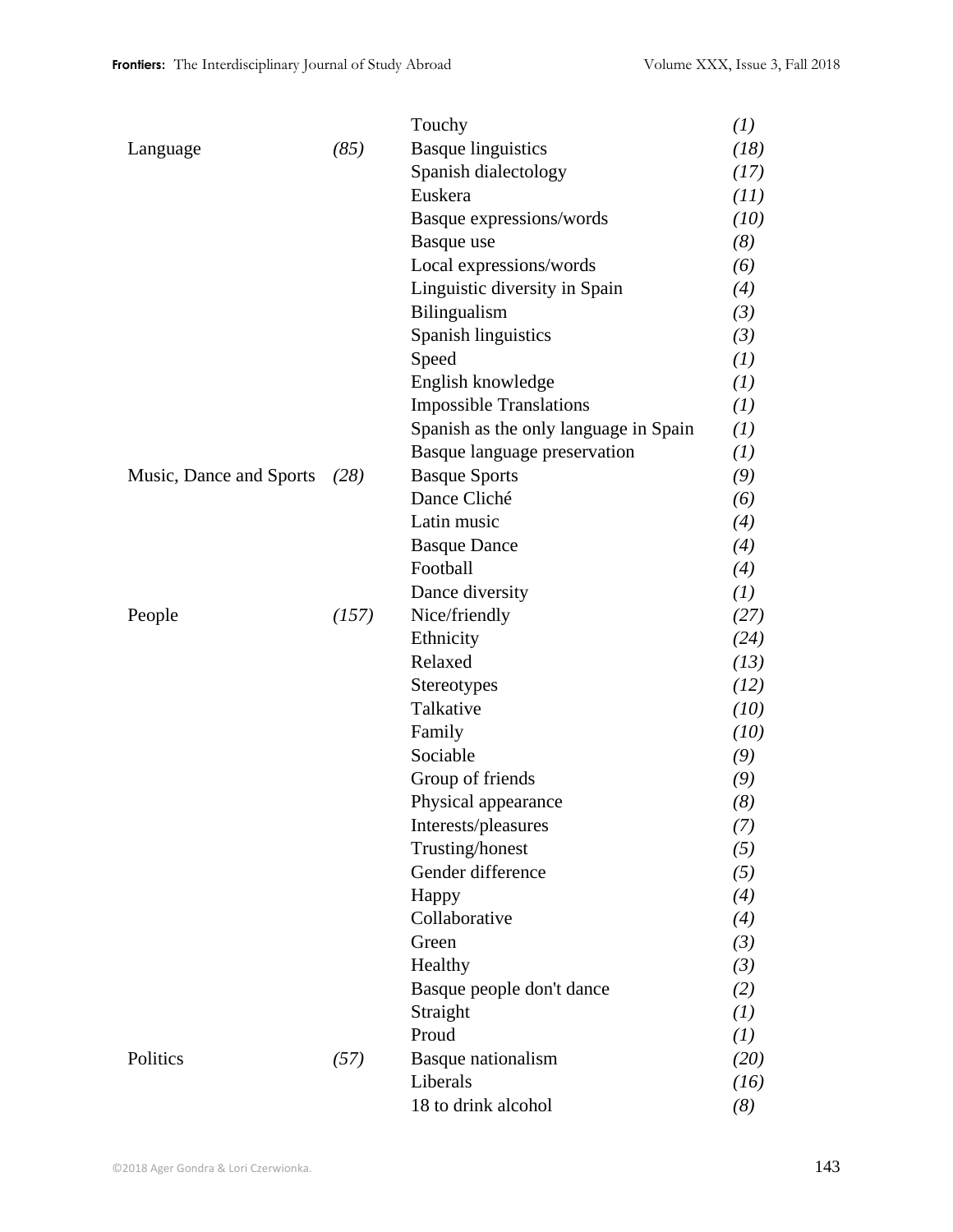|                        |      | Relax laws/police                         | (6)  |
|------------------------|------|-------------------------------------------|------|
|                        |      | Catalan nationalism                       | (4)  |
|                        |      | Healthcare system                         | (I)  |
|                        |      | Political discussions                     | (I)  |
|                        |      | Diversity                                 | (I)  |
| Religion and Mythology | (10) | Basque mythology                          | (7)  |
|                        |      | Catholicism                               | (2)  |
|                        |      | Traditions/beliefs                        | (I)  |
| Time and Schedule      | (48) | Stores close                              | (17) |
|                        |      | Public transportation stops running early | (10) |
|                        |      | Eat late                                  | (8)  |
|                        |      | Time for siesta after lunch               | (8)  |
|                        |      | Drink early                               | (4)  |
|                        |      | Eating schedule important                 | (I)  |
| Transportation         | (21) | People use more transportation            | (11) |
|                        |      | Efficient                                 | (5)  |
|                        |      | There is public transportation            | (4)  |
|                        |      | Clean                                     | (I)  |
|                        |      |                                           |      |

## Appendix D

Number of student mentions indicating knowledge growth by theme and subtheme.

| Themes                | (n)  | Subthemes              | (n)              |
|-----------------------|------|------------------------|------------------|
| City Life             | (20) | Flags                  | (8)              |
|                       |      | Safety                 | (4)              |
|                       |      | Txosnas                | (2)              |
|                       |      | Nightlife              | (2)              |
|                       |      | Walk                   | (2)              |
|                       |      | Tourists               | (2)              |
| Climate and Landscape | (7)  | Sea temperature        | (3)              |
|                       |      | Weather                | (2)              |
|                       |      | Landscape              | (1)              |
|                       |      | Wealth                 | (1)              |
| Daily Life            | (37) | Speed                  | (9)              |
|                       |      | Modes of socialization | (6)              |
|                       |      | Fashion                | (6)              |
|                       |      | Eating in companion    | (6)              |
|                       |      | Parties/celebration    | (2)              |
|                       |      | <b>Naps</b>            | (2)              |
|                       |      | Rules                  | (2)              |
|                       |      | Violence               | (2)              |
|                       |      | Walking                | (1)              |
|                       |      | Noise                  | $\left(1\right)$ |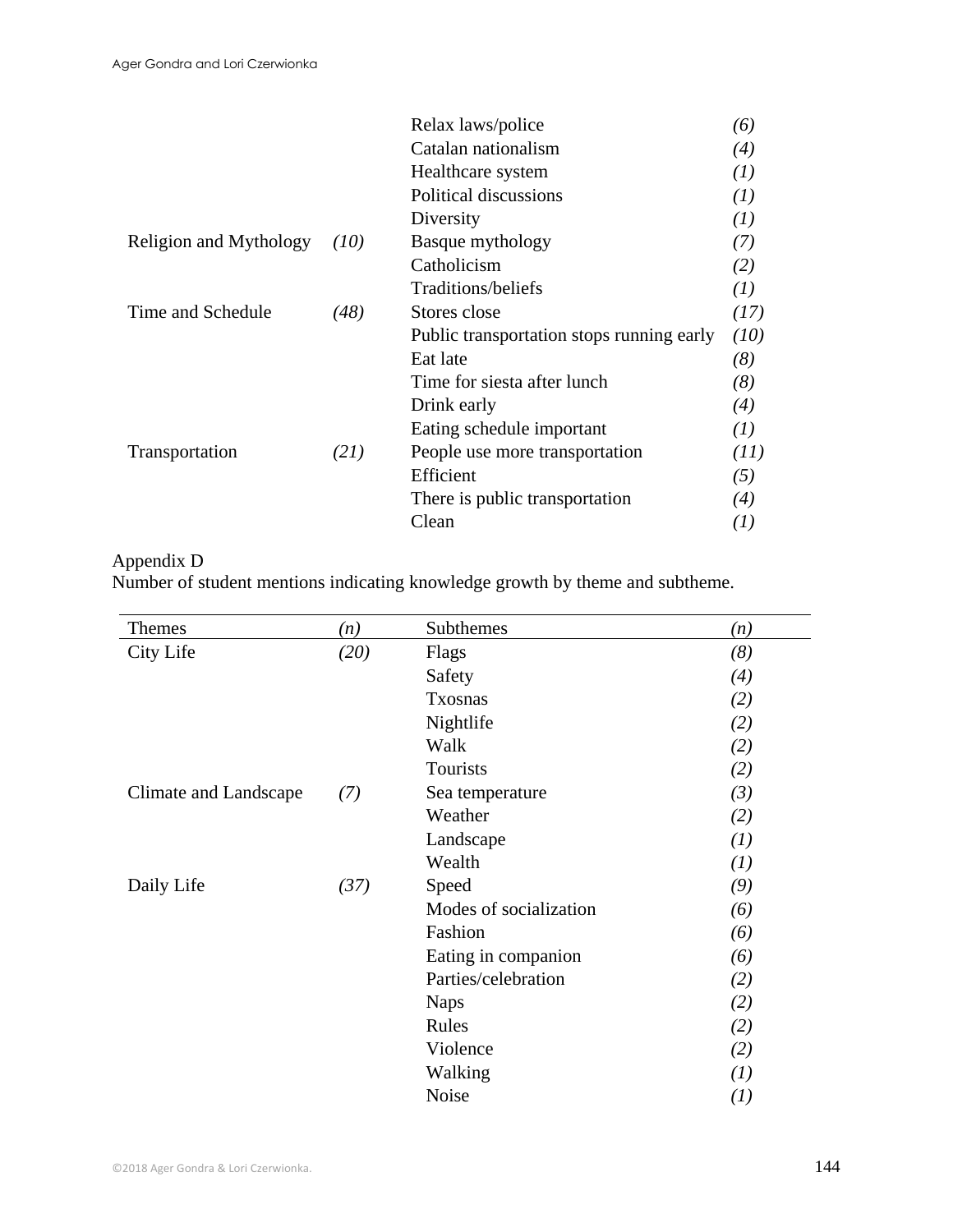| Gastronomy              | (63) | Pintxos                       | (18) |
|-------------------------|------|-------------------------------|------|
|                         |      | Preparation/ingredients       | (13) |
|                         |      | <b>Traditional</b> food       | (13) |
|                         |      | <b>Always Bread</b>           | (8)  |
|                         |      | Cost                          | (6)  |
|                         |      | <b>Traditional drink</b>      | (3)  |
|                         |      | Size/Portions                 | (2)  |
| Geography               | (33) | Towns                         | (14) |
|                         |      | Cities                        | (9)  |
|                         |      | <b>Autonomous Communities</b> | (8)  |
|                         |      | <b>Beaches</b>                | (2)  |
| Identity                | (42) | Diversity                     | (15) |
|                         |      | <b>Basque</b> identity        | (7)  |
|                         |      | <b>Basque fashion</b>         | (7)  |
|                         |      | Basque culture                | (4)  |
|                         |      | Catalans                      | (4)  |
|                         |      | Cliché                        | (4)  |
|                         |      | Galicians                     | (1)  |
| Interactions            | (12) | Tone                          | (6)  |
|                         |      | Galician way                  | (4)  |
|                         |      | Direct                        | (2)  |
| Language                | (65) | <b>Basque linguistics</b>     | (18) |
|                         |      | Spanish dialectology          | (13) |
|                         |      | Basque expressions/words      | (10) |
|                         |      | Basque use                    | (8)  |
|                         |      | Local expressions/words       | (6)  |
|                         |      | Euskera                       | (5)  |
|                         |      | Linguistic diversity in Spain | (4)  |
|                         |      | Basque language preservation  | (I)  |
| Music, Dance and Sports | (28) | <b>Basque Sports</b>          | (9)  |
|                         |      | Dance Cliché                  | (6)  |
|                         |      | Latin music                   | (4)  |
|                         |      | <b>Basque Dance</b>           | (4)  |
|                         |      | Football                      | (4)  |
|                         |      | Dance diversity               | (I)  |
| People                  | (61) | Ethnicity                     | (12) |
|                         |      | Stereotypes                   | (12) |
|                         |      | Family                        | (10) |
|                         |      | Group of friends              | (9)  |
|                         |      | Relaxed                       | (5)  |
|                         |      | Gender difference             | (5)  |
|                         |      | Healthy                       | (3)  |
|                         |      | Basque people don't dance     | (2)  |